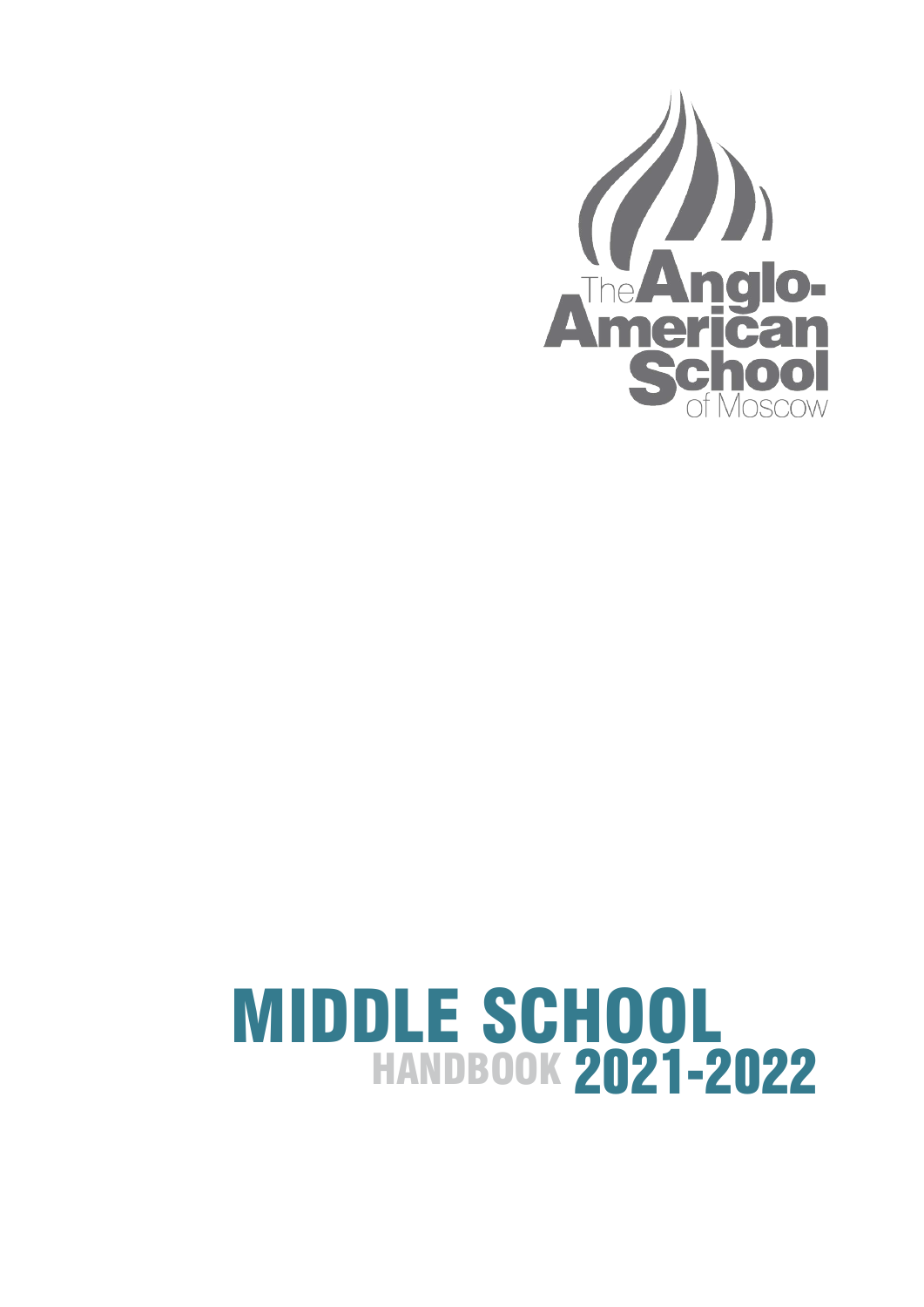# MS HANDBOOK

This handbook is an annually updated set of guidelines, rules and requirements for students and parents. These are aligned with the relevant School policies from the School Board Policies which are noted in parentheses following each item title. The Board Policy [Manual](https://resources.finalsite.net/images/v1591787031/aasru/jdbaprbreqajxk9rvnmu/BOARDPOLICYMANUAL2020-2021.pdf) is posted on the School website.

Students and parents are recommended to get themselves familiarized with it as the school year starts and use this handbook as the immediate reference resource throughout the school year.

If students or/and parents do not find an answer to questions or queries in this handbook, they may seek clarifications from the student's advisor, counselor, or divisional principal.

|              | TABLE OF CONTENTS                                                       |                |
|--------------|-------------------------------------------------------------------------|----------------|
|              | 1. THE ANGLO-AMERICAN SCHOOL OF MOSCOW                                  | 4              |
| 1.1          | MISSION STATEMENT (2.10)                                                | $\overline{4}$ |
| 1.2          | <b>VISION (2.10)</b>                                                    | $\overline{4}$ |
| 1.3          | CORE VALUES (2.10)                                                      | 4              |
| 1.4          | SCHOOL COLORS AND MASCOT                                                | $\overline{4}$ |
| 2.           | <b>PROGRAM OF INSTRUCTION</b>                                           | 5              |
| 2.1          | THE AAS MIDDLE SCHOOL                                                   | 5              |
| 2.2          | ACADEMIC PROGRAM (2.30)                                                 | 5              |
| 2.3          | <b>ELECTIVES</b>                                                        | 5              |
| 2.4          | <b>ADVISORY PROGRAM</b>                                                 | 5              |
| 2.5          | <b>HOMEWORK</b>                                                         | 6              |
| 2.6<br>2.6.1 | ASSESSMENT POLICY (2.60) AND PRACTICE<br>Excerpt from Board Policy 2.60 | 6              |
| 2.6.2        | Practices - Standards-Based Grading and Reporting                       | 6              |
| 2.6.3        | <b>Report Cards</b>                                                     | 10             |
| 2.6.4        | <b>Student-Parent-Teacher Conferences</b>                               | 11             |
| 2.7          | ATTENDANCE POLICY (7.20)                                                | 11             |
| 2.7.1        | Absences                                                                | 12             |
| 2.7.2        | <b>Tardiness</b>                                                        | 12             |
| 2.7.3        | <b>Extended Absences</b>                                                | 12             |
| 2.7.4        | Truancy                                                                 | 13             |
| 2.7.5        | <b>Closed Campus Rule</b>                                               | 13             |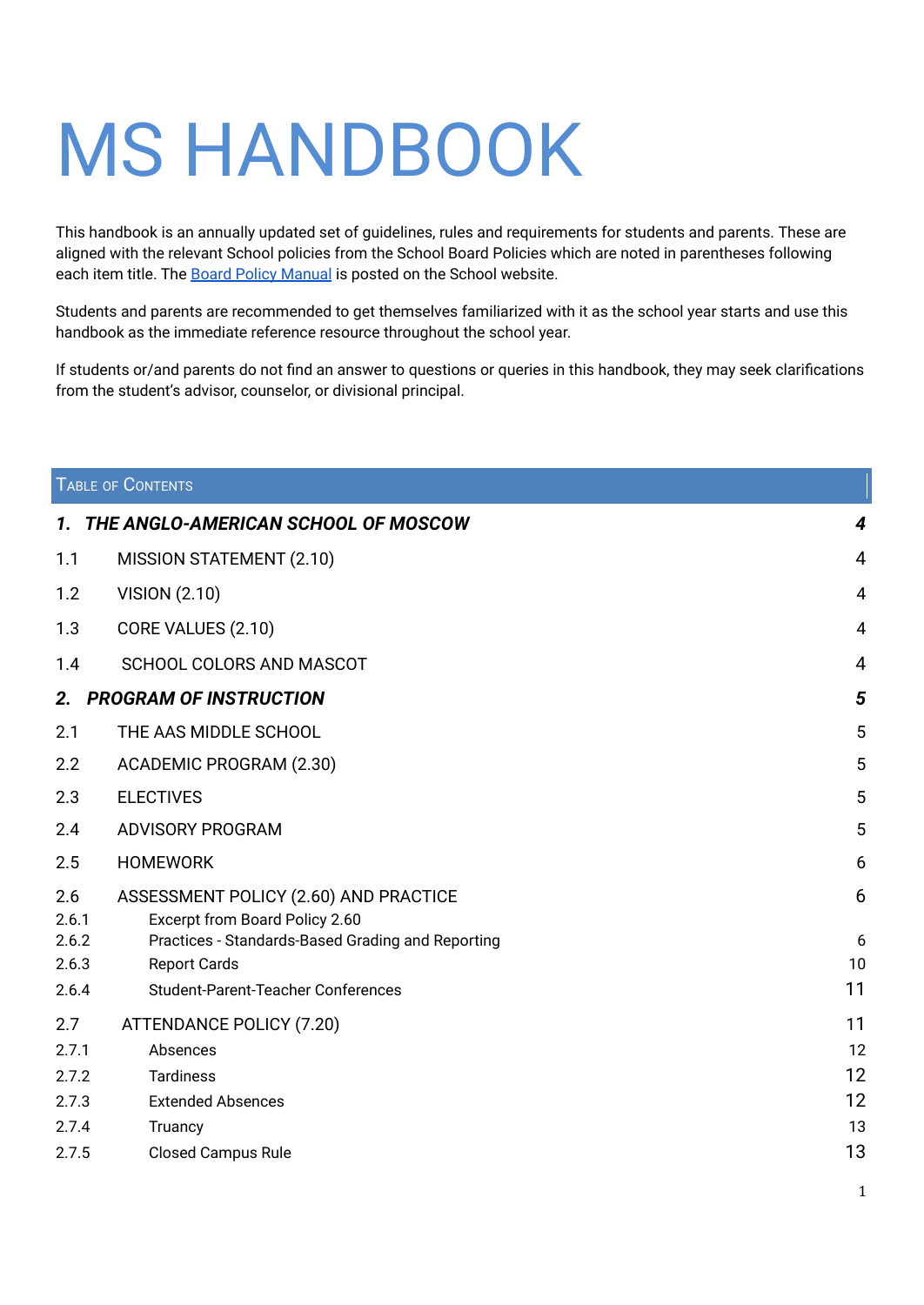| 2.8<br>2.8.1<br>2.8.2<br>2.8.3<br>2.8.4      | <b>SCHOOL DAY (6.21)</b><br><b>School Hours</b><br>Middle School Daily Schedule and Rotation<br>Lunch and Breaks<br><b>School Dismissal</b>                                                                       | 13<br>13<br>13<br>14<br>15 |
|----------------------------------------------|-------------------------------------------------------------------------------------------------------------------------------------------------------------------------------------------------------------------|----------------------------|
| 2.9                                          | END OF YEAR OR TRANSFER/WITHDRAWAL                                                                                                                                                                                | 15                         |
| 3.                                           | <b>AN EFFECTIVE SUPPORT SYSTEM</b>                                                                                                                                                                                | 15                         |
| 3.1                                          | <b>COUNSELING SERVICES</b>                                                                                                                                                                                        | 15                         |
| 3.2                                          | <b>STUDENT SUPPORT TEAM</b>                                                                                                                                                                                       | 15                         |
| 3.3                                          | <b>STUDENT PLANNERS</b>                                                                                                                                                                                           | 16                         |
| 3.4                                          | <b>EXTENDED DAY PROGRAM</b>                                                                                                                                                                                       | 16                         |
| 3.5                                          | <b>MEDICAL CARE</b>                                                                                                                                                                                               | 16                         |
| 4.                                           | A SOUND SET OF SCHOOL OPERATIONAL POLICIES AND PROCEDURES                                                                                                                                                         | 17                         |
| 4.1<br>4.1.1<br>4.1.2<br>4.1.3               | <b>GUIDELINES FOR ACADEMIC INTEGRITY</b><br>Assessment for Learning - Homework and Class Assignments<br>Assessments of Learning - Tests, Quizzes, Projects, Essays<br><b>Consequences for Academic Dishonesty</b> | 17<br>17<br>18<br>18       |
| 4.2                                          | <b>GUARDIANSHIP POLICY (7.25)</b>                                                                                                                                                                                 | 19                         |
| 4.3                                          | CHILD PROTECTION POLICY (7.80)                                                                                                                                                                                    | 19                         |
| 4.4                                          | <b>LOCKERS</b>                                                                                                                                                                                                    | 20                         |
| 4.5<br>4.5.1                                 | <b>SECURITY REQUIREMENTS</b><br><b>School Visitors</b>                                                                                                                                                            | 20<br>21                   |
| 4.6                                          | <b>TRANSPORTATION RULES</b>                                                                                                                                                                                       | 21                         |
| 4.7                                          | <b>EMERGENCY SITUATIONS (4.20)</b>                                                                                                                                                                                | 22                         |
| 4.8<br>4.8.1                                 | SCHOOL INSURANCE (4.40)<br>Individual Health Insurance                                                                                                                                                            | 23<br>23                   |
| 4.9<br>4.9.1<br>4.9.2                        | POSSESSION AND USE OF PORTABLE ELECTRONIC DEVICES<br>Bring-Your-Own-Device (BYOD) guidelines<br>AAS Digital Citizenship Agreement                                                                                 | 23<br>24<br>25             |
| 4.10<br>4.10.1<br>4.10.2<br>4.10.3<br>4.10.4 | STUDENT CONDUCT (7.30) AND BEHAVIOR<br>Progressive Discipline Model<br>Harassment Policy (6.31)<br>Substance Use and Abuse (7.31).<br>Use of Tobacco Products                                                     | 26<br>27<br>28<br>30<br>31 |
| 4.10.5                                       | Searches                                                                                                                                                                                                          | 31                         |
| 4.10.6                                       | Dangerous Weapons                                                                                                                                                                                                 | 31                         |
|                                              |                                                                                                                                                                                                                   | 2                          |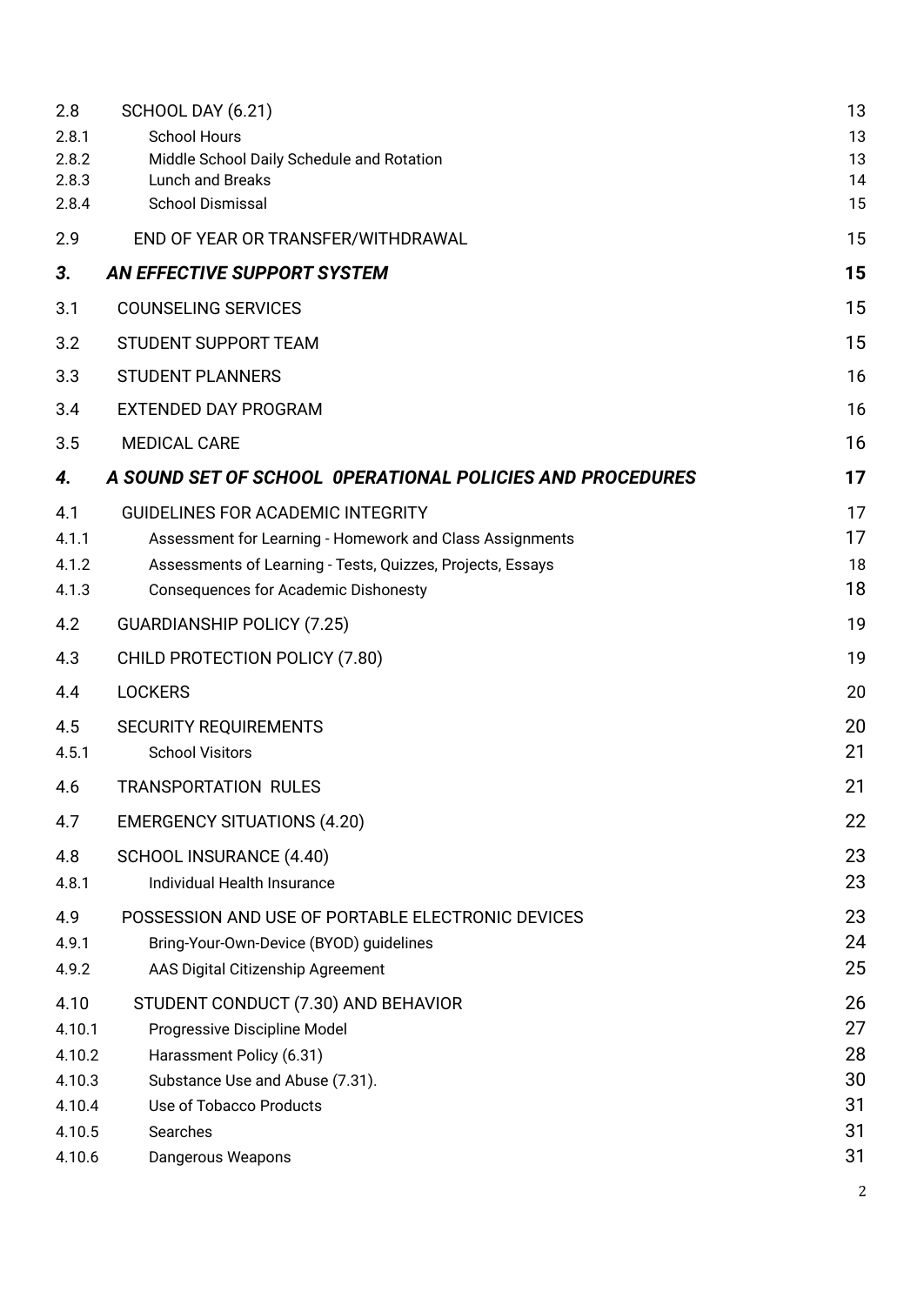| 4.10.7  | Fighting                                           | 31 |
|---------|----------------------------------------------------|----|
| 4.10.8  | Care of Property                                   | 31 |
| 4.10.9  | Dress Code                                         | 32 |
| 4.10.10 | <b>Public Display of Affection</b>                 | 33 |
| 4.11    | SUPPLIES AND TEXTBOOKS                             | 34 |
| 4.12    | <b>VALUABLES</b>                                   | 34 |
| 4.13    | <b>LOST AND FOUND</b>                              | 34 |
| 4.14    | <b>CAFETERIA USE</b>                               | 34 |
| 4.15    | <b>ELEVATOR USE</b>                                | 34 |
|         | 5. OPPORTUNITIES BEYOND THE CLASSROOM              | 35 |
| 5.1     | <b>SERVICE LEARNING</b>                            | 35 |
| 5.2     | PENGUIN LIFE: ATHLETICS, AQUATICS, ACTIVITIES      | 35 |
| 5.3     | STUDENT LEADERSHIP OPPORTUNITIES                   | 35 |
| 5.4     | DISCOVERY WEEK (2.80)                              | 36 |
|         | <b>6. LIBRARY GUIDELINES AND LIBRARY RESOURCES</b> | 37 |
| 6.1     | <b>LIBRARY RESOURCES</b>                           | 38 |
| 7.      | <b>COMMUNICATIONS</b>                              | 39 |
| 7.1     | <b>EMAIL CORRESPONDENCE</b>                        | 39 |
| 7.2     | AAS NEWSLETTER & SOCIAL MEDIA                      | 40 |
| 7.3     | <b>BACK-TO-SCHOOL NIGHT</b>                        | 40 |
| 7.4     | <b>PARENT</b> meetings                             | 40 |
| 7.5     | PARENT CONTACT (EMERGENCY) INFORMATION             | 40 |
| 7.6     | <b>COMMUNICATING WITH TEACHERS</b>                 | 40 |
| 7.7     | POWERSCHOOL GRADEBOOK                              | 40 |
| 7.8     | <b>GOOGLE CLASSROOM</b>                            | 41 |
| 7.9     | MESSAGES FOR STUDENTS & OUTSIDE COMMUNICATIONS     | 41 |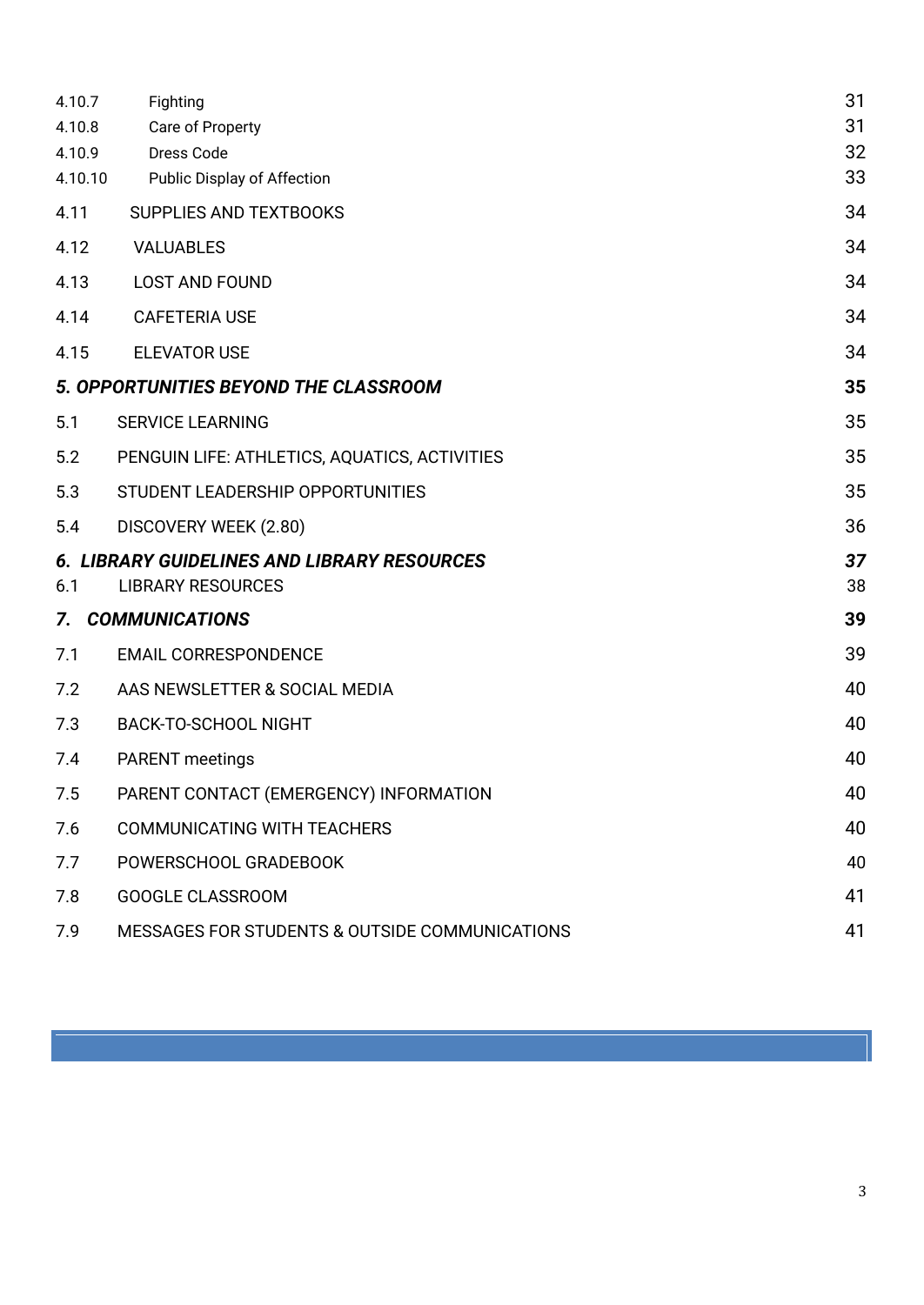# 1. THE ANGLO-AMERICAN SCHOOL OF MOSCOW

# <span id="page-4-0"></span>1.1 MISSION STATEMENT (2.10)

#### AAS empowers each student to

- Respect self and others
- Love learning, and
- Contribute as a globally minded citizen

in order to achieve individual academic and holistic excellence.

Academic excellence encompasses content knowledge, skills, and dispositions that demonstrate and communicate student progress on the standards as outlined in our school-wide curriculum.

Holistic excellence focuses on developing the whole child emotionally, physically, and socially.

#### <span id="page-4-1"></span>1.2 VISION (2.10)

All AAS students will thrive as innovative and agile learners, using their experiences, abilities and talents to improve the world.

# <span id="page-4-2"></span>1.3 CORE VALUES (2.10)

Anglo-American School of Moscow has adopted the following Core Values:

Respect Integrity Courage **Curiosity** Care

Core Values are the fundamental beliefs of the School. These beliefs convey expected behavior for interactions of those within the school community. Core Values also assist the School in fulfilling its Mission and Vision, as well as establishing goals and objectives in support of student learning.

#### <span id="page-4-3"></span>1.4 SCHOOL COLORS AND MASCOT

The school colors are black and white. The school mascot is the AAS Penguin.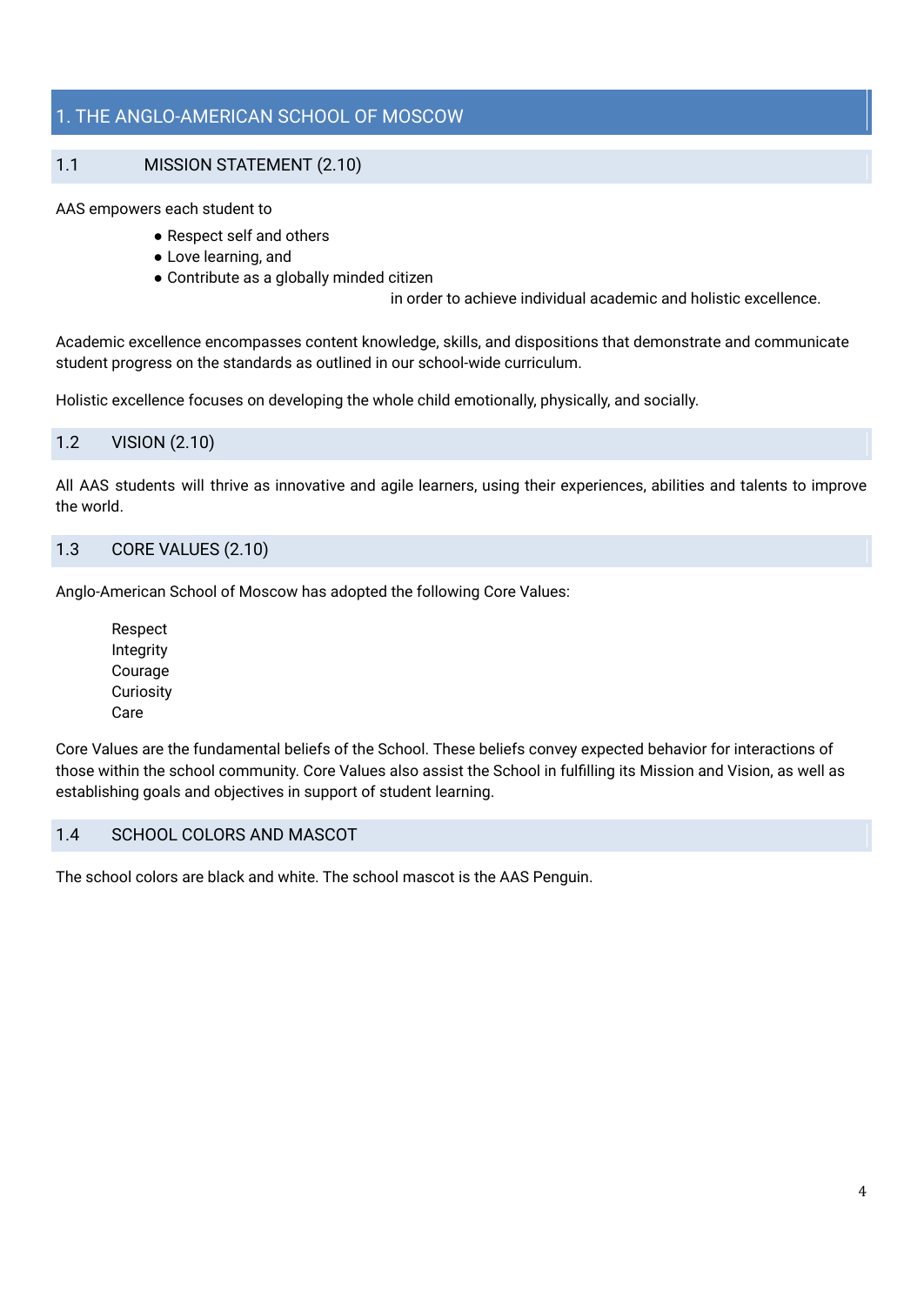# <span id="page-5-0"></span>2 PROGRAM OF INSTRUCTION

#### 2.1 AAS MIDDLE SCHOOL

Middle School is a period of transition in the lives of students. In order for students to successfully make this transition from childhood to young adulthood, they must be offered a wide range of exploratory and experiential opportunities, both social and academic. This is also a time when students learn the skills that enable them to take responsibility for their learning. The AAS Middle School provides a wide range of inclusive activities that encourage student involvement in the life and conditions of the school and foster responsibility. Our Middle School is committed to the international community, placing value on cross-cultural experiences and promoting respect for all individuals. The program of the AAS Middle School is designed to provide the environment and opportunity for students to identify their own areas of success, to increase their competencies, and to continue to define who they are, what they are capable of, and what role they see themselves playing in a global society.

#### <span id="page-5-1"></span>2.2 ACADEMIC PROGRAM

In the Middle School, the target enrolment is approximately 18 students per class and the language of instruction is English. The basic curriculum for all Middle School students includes English language, science, mathematics, and social studies.

The traditional subjects of English and social studies are combined into one course called Humanities. This class is one of the major building blocks of the Middle School student's schedule. In this class, the subjects of history, economics, sociology, and geography are integrated with the traditional areas associated with language arts: reading and literature, writing, and public speaking.

In addition, classes in art, music (either instrumental or vocal), physical and health education, technology, theatre arts, electives, and Advisory are required for all students. World language (Russian, French, or Spanish) is also a required course for all students not enrolled in the English as an Additional Language (EAL) or Learning Support (LS) program.

# 2.3 ELECTIVES

There are four Middle School elective sessions each year. At the beginning of each session, students have the opportunity to indicate their choices for elective classes. The electives are diverse and in recent years have included: advanced computer courses (robotics, animated art, etc.), community service groups, literary magazines, newspapers, life skills, self-awareness, cooking, various crafts, ecological clubs, culture clubs, applied math and science, etc. The elective choices are posted on the school website [http://www.aas.ru/learning/ms.](http://www.aas.ru/learning/ms)

#### <span id="page-5-2"></span>2.4 ADVISORY PROGRAM

It is our strong belief that each Middle School student should be known well by at least one adult in the Middle School. While small classes ensure that all students have close contact with each of their teachers, it is in the Advisory Program that teachers and students are able to interact on a more personal level.

Each year, students are assigned to an Advisory. Each Advisory has an advisor who serves as the students' advocate and guide through the year. The advisors closely monitor each student's academic and social progress by attending grade level meetings, reviewing reports, talking with an advisee's teachers and conducting one-on-one conferences with each student in order to facilitate a positive, productive relationship.

Each Advisory has approximately 10 students and meets four days a week for 30 minutes. During this time, students engage in activities and discussions that focus on academic progress, social development, personal growth, and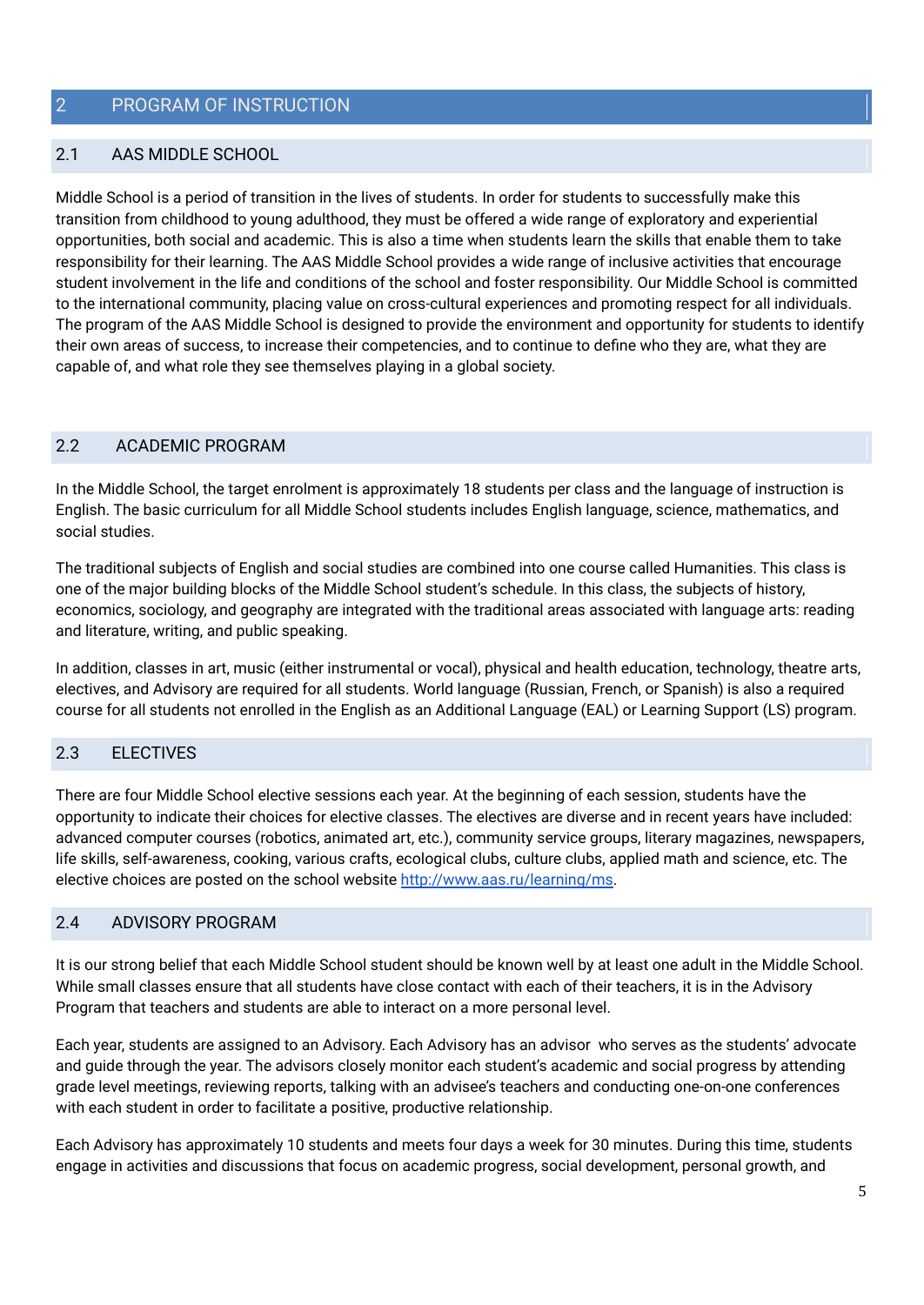community awareness. For example, during one week Advisories may focus on organizational/study skills, and the next week students may be involved in self-awareness activities. Advisory activities are designed and differentiated to address the developmental needs of each grade level. Advisory time also remains flexible so that attention may be given to a specific current event.

It is the responsibility of the advisors to establish good channels of communication between the school and home. For specific classroom issues, parents should contact the class teacher directly. When a parent needs to communicate any concerns regarding a student's general progress or wonders whom to turn to with issues or concerns in the Middle School, the advisor should first be contacted. Advisors will attend any meetings involving one of their advisee's academic or disciplinary problems if requested.

# 2.5 HOMEWORK

Homework is to be used only to enhance students' learning. In an effort to support a well-balanced lifestyle and encourage students' non-academic and extra-curricular interests, we believe in focused and meaningful homework that directly relates to course objectives. Therefore, all homework is classified in one of these categories:

Completion - Work not finished during provided class time, such as essay revisions, lab reports, etc.

Practice - Vocabulary from World Languages, practice problems for math, practicing a musical instrument, etc.

Preparation Work - Pre-reading, research, studying for an assessment, etc. This translates to about 20 minutes per night per subject, on average, recognizing that there will be an ebb and flow of no homework vs. more homework

# <span id="page-6-0"></span>2.6 ASSESSMENT POLICY (2.60) AND PRACTICE

# 2.6.1 EXCERPT FROM POLICY (2.60)

"Assessment is a key component of student learning. It provides students with evidence of their progress towards learning standards in subject areas and develops student ability to self-monitor progress, set goals and prepare for future assessments. It also informs, promotes and improves teaching . Assessment is an integral part of the learning process and should not be viewed as a single event or opportunity….

While the School does not modify assessment, it does accommodate the needs of learners consistent with the Board policy.

AAS shall use multiple sources and forms of assessment, to provide evidence of growth in learning relative to expectations."

# 2.6.2 PRACTICES - STANDARDS BASED GRADING AND REPORTING

The key role of assessment is to inform students of where they are on their path to learning and to provide feedback on how to close the gap between where they are presently and where they need to be to meet the identified learning outcomes.

AAS Middle School uses Standards-Based Grading and Reporting to assess student learning. "Meeting" the standard is our goal for students. Students that are making progress toward the learning standards are assessed as "Approaching" the standard. Students that are not yet able to demonstrate sufficient understanding are "Not Meeting" the standard.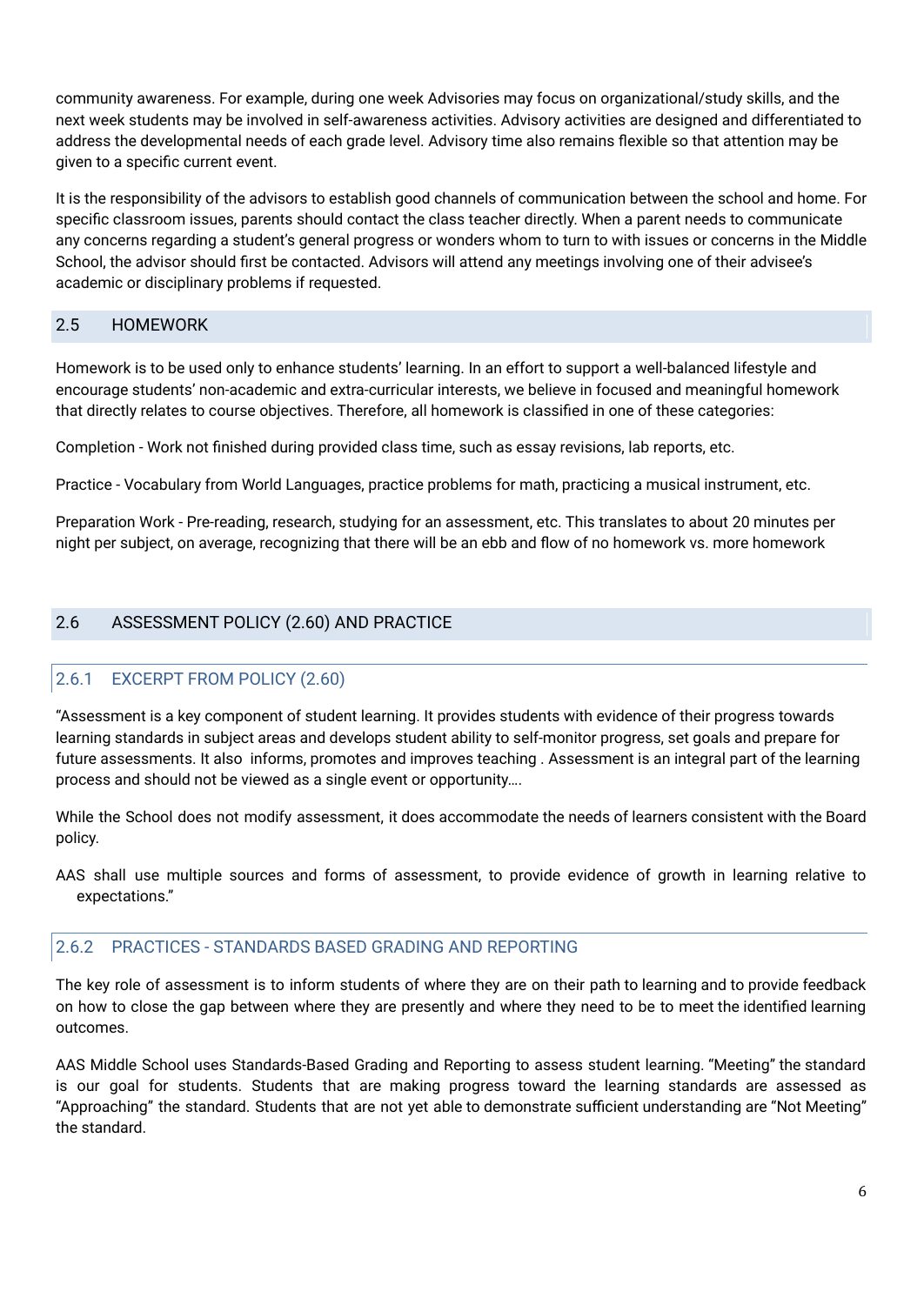Occasionally, student understanding is communicated at a very high level and students will be rated as "Beyond Meeting" in a standard, while students who have not completed sufficient work so as to be actively assessed are denoted as "Insufficient Evidence".

In Assessments of Learning, if a student does not Meet the Standard he or she will be given an opportunity to redemonstrate their knowledge. Below are the expectations for redemonstration:

#### AAS MS REDEMONSTRATION REQUIREMENTS

Student rewrites are intended for students who have not achieved a "Meeting" on their assessments.

- (I) Original assessment signed by parents
- (II) Students complete corrections/revisions + a reflection on why they were not prepared or successful
- (III) Student meets with teacher and receive additional review materials
- (IV) Student may rewrite assessment at a time of teacher discretion
- (V) Any rewrites must occur minimum one week before the end of grading period.

Certain subject areas such as Music, Art, Drama, PE and World Language may adapt these 5 steps to appropriately reflect their assessments.

#### STANDARDS-BASED GRADING PROFICIENCY LANGUAGE

#### BEYOND MEETING (B)

Learner reliably demonstrates the concepts, knowledge and/or skills beyond what is indicated by the stated learning outcome (standard).

*Note: This could include evidence of learning outcomes from other grade level standards OR application or performance at a higher/deeper level of proficiency, quality or application. Not all standards allow for a demonstration beyond the learning outcome.*

#### MEETING STANDARD (M)

Learner reliably demonstrates the concepts, knowledge, and/or skills indicated by the stated learning outcome (standard).

#### APPROACHING (A)

Learner requires additional instruction, support and/or practice in order to demonstrate the concepts, knowledge, and/or skills indicated by the stated learning outcome (standard).

#### NOT MEETING (NM)

Learner has not demonstrated the concepts, knowledge and/or skills indicated by the stated learning outcome (standard). Immediate and focused intervention is required.

#### INSUFFICIENT EVIDENCE (IE)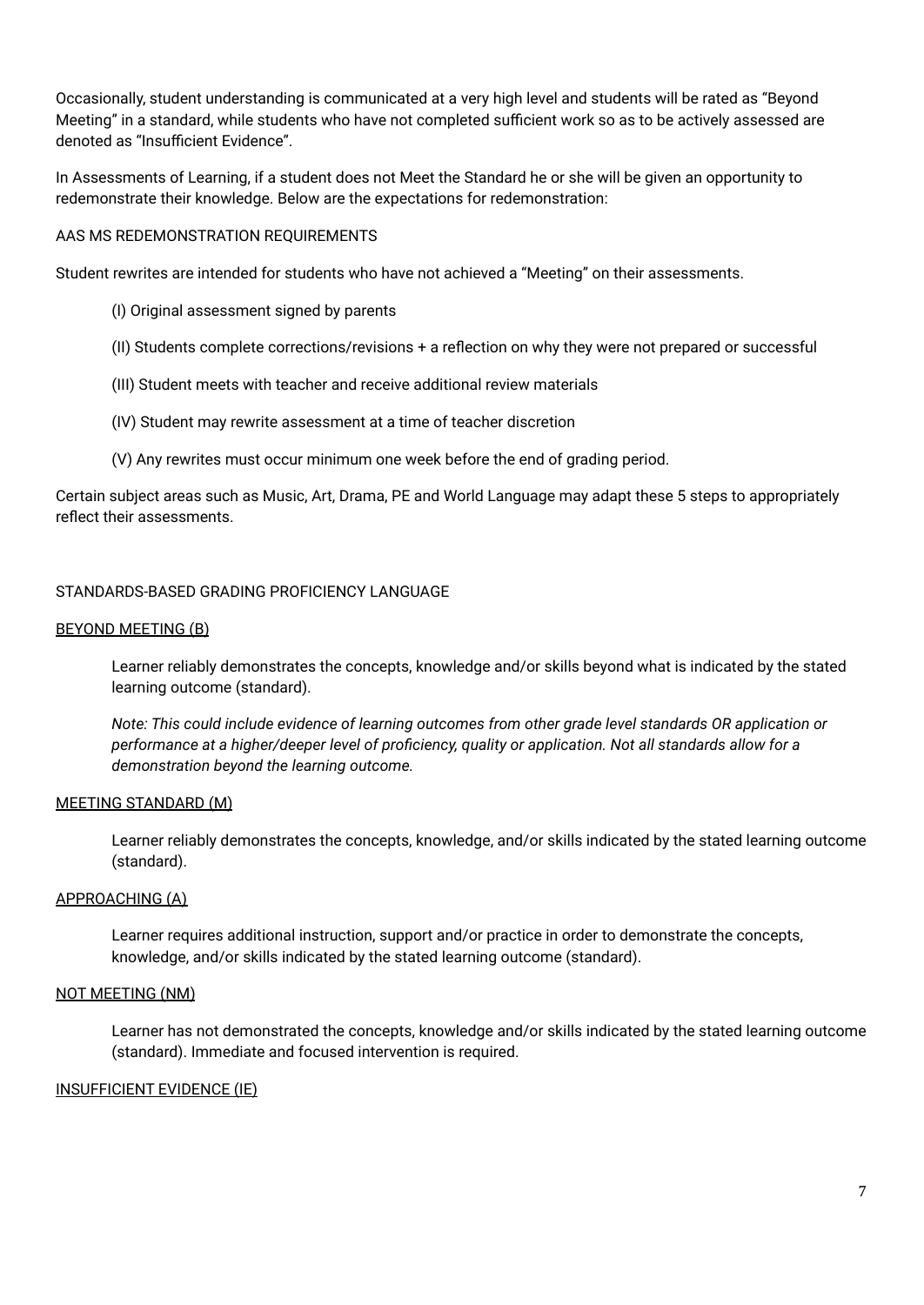Learner has had no or insufficient opportunity to provide evidence to demonstrate the concepts, knowledge, skills and/or dispositions indicated by the stated learning outcome (standard). This may be a result of absence, behavior or academic considerations.

#### APPROACHES TO LEARNING

Student approaches to learning (learning behaviors) are also assessed for all courses each semester. The dispositions and how they are assessed are included in the following tables.

| <b>Approaches to Learning - Learning Behaviors</b>              |                                                                      |                                                        |  |
|-----------------------------------------------------------------|----------------------------------------------------------------------|--------------------------------------------------------|--|
| <b>Learner to Peer</b>                                          | <b>Learner to Learning Environment</b>                               | <b>Learner to Self</b>                                 |  |
| As a middle school learner, I:                                  | As a middle school learner, I                                        | As a middle school learner, I                          |  |
| work with others as a listener,<br>facilitator and contributor, | am prepared with my materials and<br>on time,                        | take initiative and advocate for my<br>learning needs. |  |
| am open to varying perspectives<br>and                          | engage and participate<br>appropriately, and use feedback to<br>grow | problem solve and think critically,                    |  |
| accept the differences of others.                               | respect community norms.                                             | display resilience.                                    |  |

| <b>Proficiency Language for Approaches to Learning</b>                                     |                                                                                                   |                                                                                                       |  |
|--------------------------------------------------------------------------------------------|---------------------------------------------------------------------------------------------------|-------------------------------------------------------------------------------------------------------|--|
| <b>SECURE</b>                                                                              | <b>DEVELOPING</b>                                                                                 | <b>NEEDS ATTENTION</b>                                                                                |  |
| The student independently<br>demonstrates this learning<br>behavior successfully in class. | The student demonstrates this<br>learning behavior in class, but can<br>need support/redirection. | This student struggles to<br>demonstrate this learning<br>behavior and needs support in<br>this area. |  |

# <span id="page-8-0"></span>2.6.3 REPORTING

In January and June, each student receives a report card that provides evaluation of academic performance feedback on study habits and, comments about overall performance, and if necessary, suggestions for improvement.

In November and April, at the half-way mark of the semester, teachers will share updates on student progress towards the standards.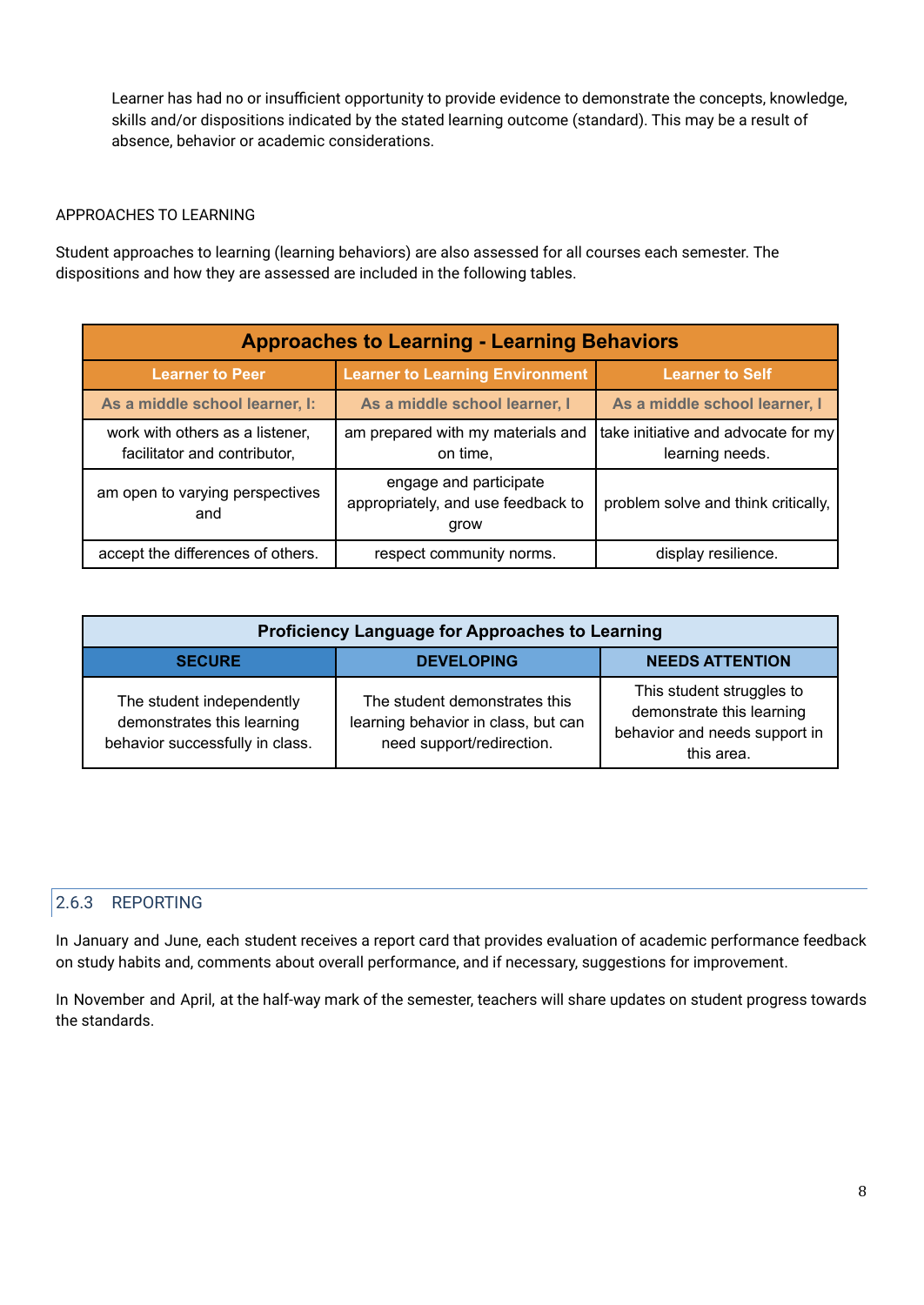# <span id="page-9-1"></span>2.6.4 STUDENT-TEACHER-PARENT CONFERENCES

These take place twice a year: in November and in March. An important part of our school mission is to help students become self-directed in their learning. To that end, it is important that they engage in conversations about their present level of performance and what they need to do to make further growth. In support of that goal, we wish to actively encourage student participation in our parent teacher conferences. Parents or teachers may also initiate contact and request conferences at other times during the school year as the need arises. We want to work in partnership with parents in order to provide the best possible education for all students. If a parent has a concern related to a specific subject area, she/he should contact the relevant teacher. If the parent and teacher cannot resolve an issue satisfactorily, then the parent may contact a counselor or the Associate Principal.

# <span id="page-9-0"></span>2.7 ATTENDANCE POLICY (7.20)

"Students benefit from being present at school every day. Classroom activities, discussions, laboratory work, group work, and presentations cannot be duplicated and are an intrinsic part of the educational experience at AAS. Therefore, in order to receive the maximum benefit of the education offered, in accordance with the above-stated philosophy, students will be expected to adhere to the following:

- Middle School students cannot be absent for any more than 6 class periods in any given course per semester.
- Absences exceeding the preceding limits may prevent promotion to the next grade level or result in withdrawal from AAS.
- Counted in that total will be:
	- Absences due to school-sponsored activities such as CEESA events, ISTA and other off campus overnight trips.
	- Absences both excused and unexcused due to illness, family travel, visa renewal, appointments, and early and late departure before and after vacation periods. (It is an expectation that students will not be absent prior to or following vacations.)
- Absences due to school mandated activities such as Discovery Week trips or day field trips will not be counted as absences."

# <span id="page-9-2"></span>2.7.1 ABSENCES

When a student is absent, parents should contact the Middle School office at +7 495 231 4483 or at ms.office@aas.ru by 08:30. This is particularly important for emergency procedural reasons.

If a student is absent from school, then she/he will not be allowed to participate in after-school or evening school events on the day of her/his absence unless otherwise mutually arranged by school and home.

If your child is absent for more than 3 days we require a medical ballot/note.

The school will track and record all absences, which will then appear on the semester report card.

We do not distinguish between excused or unexcused absences. We are sensitive towards the sometimes unavoidable need to be absent from school, but believe that this policy allows adequate flexibility in its totals and consequences, while also supporting the student's need to be in school and their right to learn. A total of six classes is equivalent to more than two weeks of school and should be sufficient to meet all personal absence needs.

It is a requirement that all students remain current with assigned work given the days missed. It is the responsibility of the student to consult with the teachers involved to find out what the missing work is, and when it will be due upon return from the absence. While it is preferable that students contact their teachers via email before or during their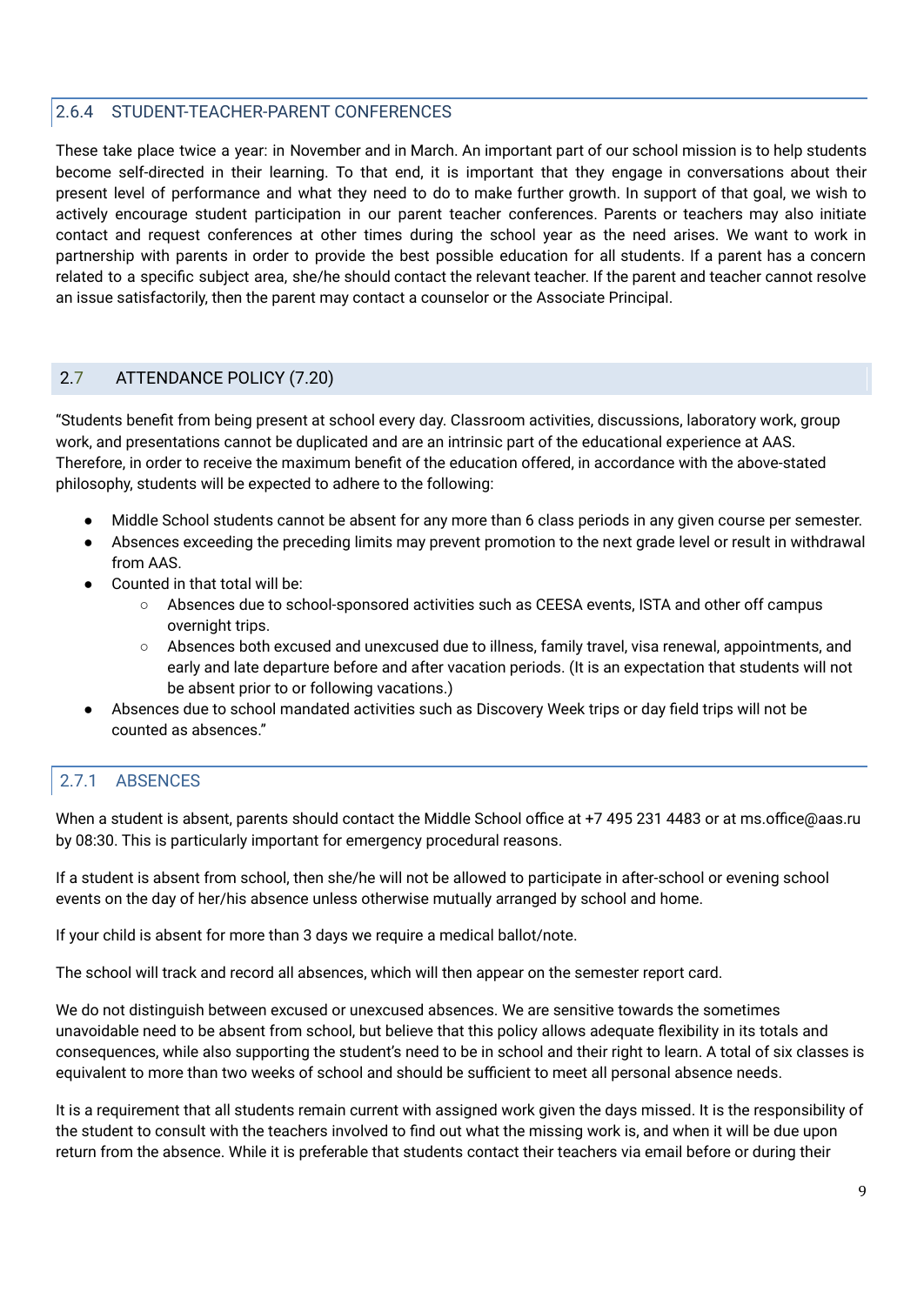absence to make a plan for missed work, it is expected that this discussion will be initiated by the student on the first day back to school.

# <span id="page-10-0"></span>2.7.2 TARDINESS

When students are late to school in the morning, they must proceed immediately to the Middle School office for a late slip before reporting to class. Once on campus, students are expected to arrive to each class on time. Arriving late to a class is disruptive to the classroom environment and may have an adverse effect on the grade of a student.

In the event of tardiness the following procedure is used: If a student is late three times in a quarter parents are notified. The student will earn a detention in the event of subsequent tardiness during this time period. Tardiness is tracked on a weekly basis. Each tardy after the initial three tardies will result in a weekly detention. Parents will be asked to a special conference with the administration in the case of excessive tardiness.

# <span id="page-10-1"></span>2.7.3 EXTENDED ABSENCES

When a family must take a student away from school for an extended period, prior notice equal to the anticipated time away must be given to the Middle School Office. This notice is necessary so the student's advisor and/or teachers can provide the student with the school work that will be missed. In most circumstances, an effort will be made to provide students with work that might be accomplished outside of school. The student is responsible for making up missed work. The school cannot take responsibility for diminished achievement resulting from a student's absence. Teachers and administrators at AAS are unanimous in recommending that, whenever possible, trips and home leave be planned to coincide with school holidays.

# <span id="page-10-2"></span>2.7.4 TRUANCY

Students are expected to be in attendance at school every day unless they are on a school-sponsored trip or their parents excuse them for medical reasons or essential family business. Students who leave home in the morning and choose not to attend class at any time during the school day are considered truant and face suspension from school. Repeated truancies can result in expulsion. Students who are on the school campus but are truant from one or more classes, including advisory period, will face similar disciplinary action.

#### <span id="page-10-3"></span>2.7.5 CLOSED CAMPUS RULE

For safety and security reasons, students may not leave the fenced area of the school without permission from the Principal. If a student needs to leave on any family or personal business, a parent should contact the Middle School office in advance. +7 495 231 4483, [ms.office@aas.ru](mailto:ms.office@aas.ru)

#### <span id="page-10-4"></span>2.8 SCHOOL DAY

#### 2.8.1 SCHOOL HOURS (6.21)

| PreK - Grade 1         | 08:30-15:25 |
|------------------------|-------------|
| Grade 2 - Grade 12     | 08:30-15:30 |
| Late start - Wednesday | 09:15       |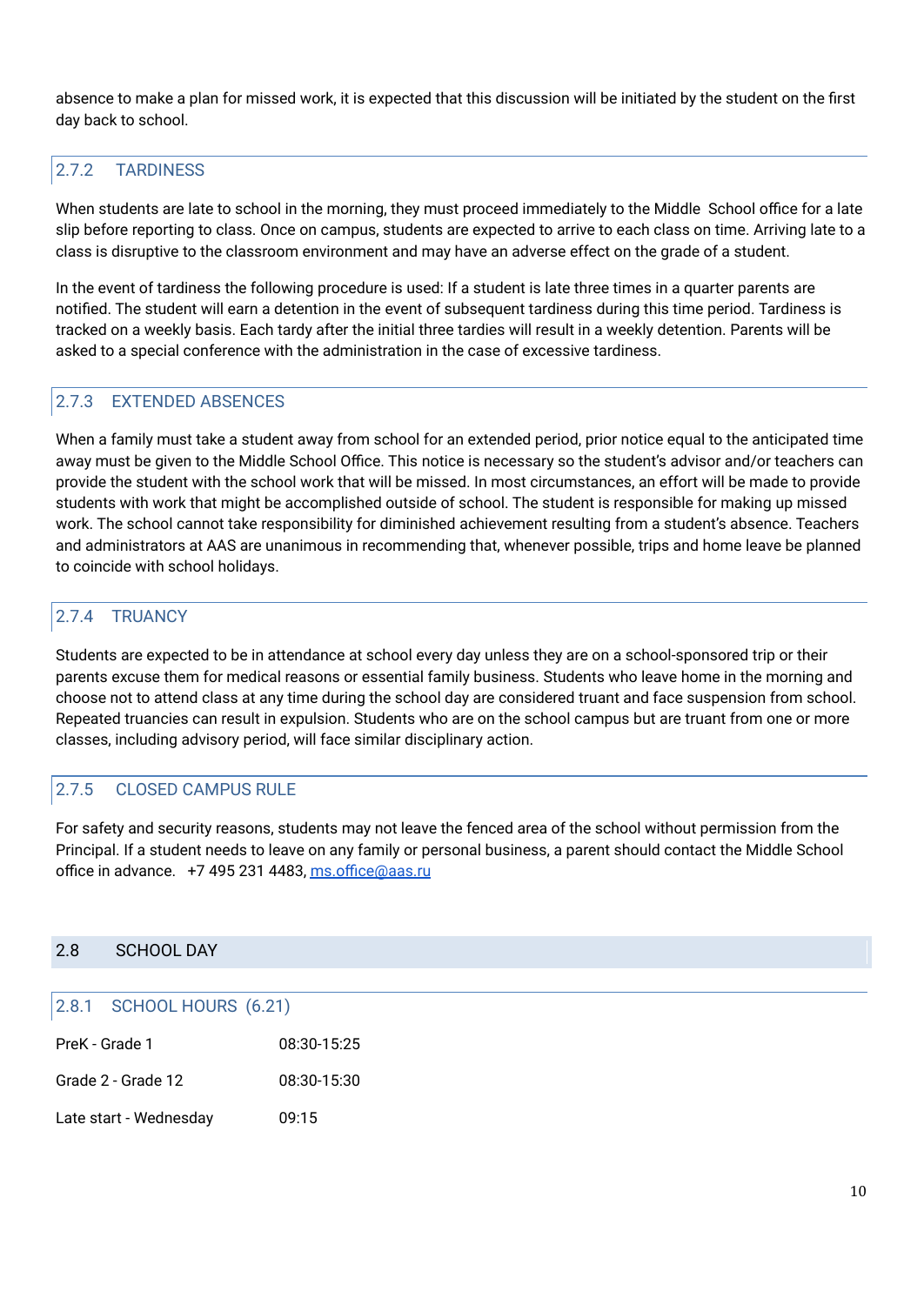# 2.8.2 MIDDLE SCHOOL DAILY SCHEDULE AND ROTATION

MS Students may enter the Middle School area of the building after 08:00. Classes begin promptly at 08:30. On Wednesdays, classes begin promptly at 09:15. Any student who arrives at school after that time must sign in at the Middle School office before going to class. The last class of the day ends at 15:30. Students engaged in extra-curricular activities finish at 16:30 or 17:45 depending on the activity.

During the school day when transitioning between classes, students may use their lockers on the 2nd, 3rd, or 4th floor of the Middle School wing. Students should not be in classrooms unless a teacher is also in the room. At specific times of the day, students may also be in the North Gym area, the library, the student lounge or the courtyard.

The class day operates on a four-day block schedule. The scheduling of blocks of time gives ample opportunity for labs and extended projects to be a regular part of each student's experience. It also provides for a more unified and less frenetic day for both students and faculty.

There are also two recesses a day - each approximately 20 minutes long.

|                 | <b>MTTHF</b>    |  | Wednesday                  |                 |
|-----------------|-----------------|--|----------------------------|-----------------|
| <b>Block 1</b>  | 8:30-9:45       |  | <b>Block 1</b>             | $9:15 - 10:30$  |
| <b>Block 2</b>  | $9:55-11:10$    |  | <b>Block 2</b><br>1st half | $10:35 - 11:10$ |
| Lunch           | $11:10 - 11:35$ |  | Lunch                      | 11:10 - 11:40   |
|                 | $11:35 - 12:00$ |  | <b>Block 2</b><br>2nd half | 11:45 - 12:20   |
| <b>Advisory</b> | $12:05 - 12:30$ |  | <b>Recess</b>              | 12:20 - 12:40   |
| <b>Block 3</b>  | $12:35 - 1:50$  |  | <b>Block 3</b>             | $12:45 - 1:55$  |
| <b>Recess</b>   | $1:50 - 2:10$   |  | <b>Recess</b>              | $1:55 - 2:15$   |
| <b>Block 4</b>  | $2:15 - 3:30$   |  | <b>Block 4</b>             | $2:20 - 3:30$   |

# <span id="page-11-0"></span>2.8.3 LUNCH AND BREAKS

Students are strongly encouraged to bring or purchase healthy lunches and snacks. The adage "an apple a day keeps the doctor away" serves adolescent minds and bodies well. Healthy eating and enjoying the outdoors at breaks during pleasant and sometimes not-so-pleasant weather are important with respect to health promotion.

Lunch is served in the North Cafeteria. Students are able to sit in the cafeteria, the student lounge or in the Hall of Flags. During warm weather, they may also eat in the courtyard. Lunch time is a device free time - no phones or laptops are allowed.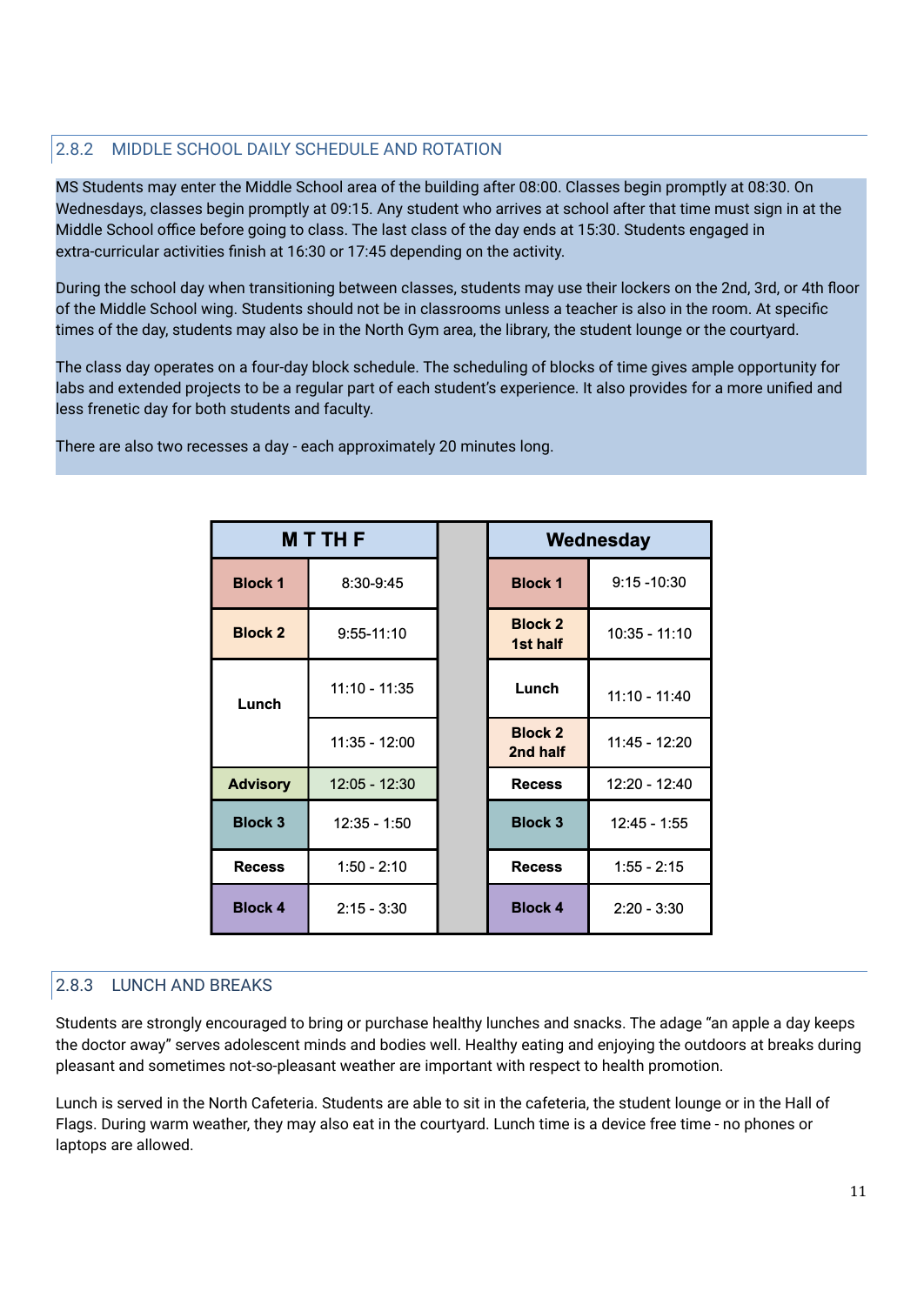#### <span id="page-12-0"></span>2.8.4 SCHOOL DISMISSAL

After a student is dismissed from their last class, commitment, or after-school activity, they should quickly make their way home. In the event that a student must wait for a ride home, they may work in the Extended Day room to complete homework. If their work is up to date, students may wait for their ride home in the Student Lounge.

# <span id="page-12-1"></span>2.9 TRANSFER/WITHDRAWAL

At the end of the school year or at the time of withdrawal, all textbooks, library books, locks and any other school equipment on loan will be collected by teachers. Students are responsible for the return of all items in good condition. Replacement costs for lost or damaged books or equipment will be charged and no school records will be released until all books and equipment have been accounted for and all financial obligations met.

If students are leaving AAS during the school year, parents should contact the Admissions Office and the MS Office to fill out the appropriate paperwork.

If students are applying to other schools at any time during the school year, all reference and document requests need to come through both the MS Office and the grade level counselor - not to the teachers directly.

# <span id="page-12-2"></span>3 AN EFFECTIVE SUPPORT SYSTEM

At AAS, we seek to provide an effective support structure for all students. This section outlines the various elements of support and indicates whom parents and students should contact for different situations.

# <span id="page-12-3"></span>3.1 COUNSELING SERVICES

The Middle School Counseling Program is designed to provide academic and social support to all members of the school community. The major functions of the counselors are as follows:

• Facilitating problem-solving and communication among all members of the school community including students, teachers, parents, and administrators.

• Supporting students and families with immediate social emotional issues and making referrals to outside support services where necessary.

• Assisting advisors, grade-level leaders, and administration in monitoring student progress.

Our counselors are available to meet with students or parents during the school day. Students may drop into the counselors' offices during the school day or may schedule an appointment for a specific meeting. Parents are also invited to call the Middle School office to schedule appointments with a counselor or attend regular Counselors' Coffees

# <span id="page-12-4"></span>3.2 STUDENT SUPPORT TEAM

The Student Support Team supports student learning and emotional development. The team meets regularly to review the progress of students and formulate plans of intervention that include support and strategies for students who are struggling or underachieving. The team consists of SEN teachers, administrators and counselors who work in cooperation with the students and classroom teachers to find appropriate intervention strategies to bring about student success.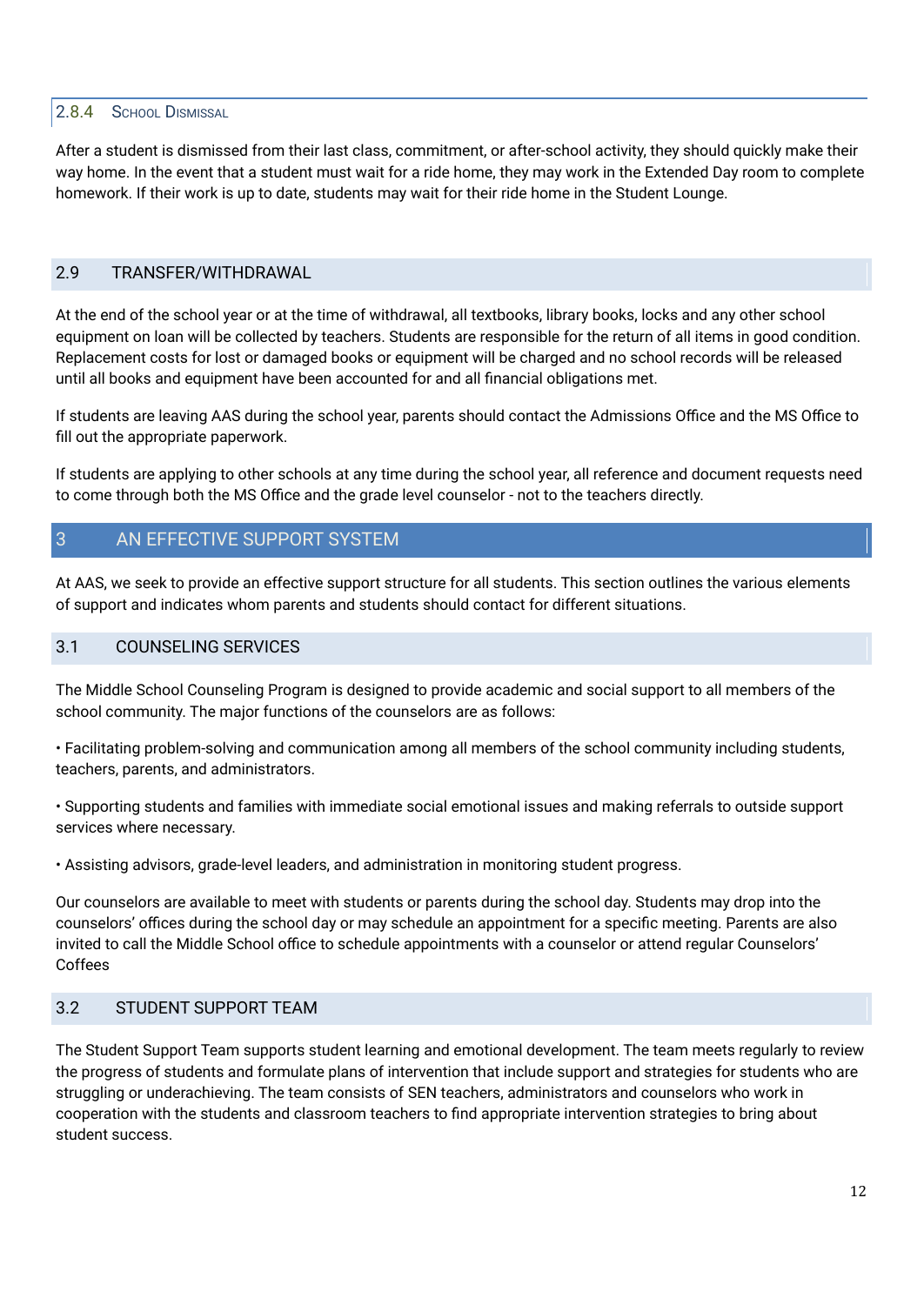# <span id="page-13-0"></span>3.3 EXTENDED DAY PROGRAM

The Extended Day is a program for students who neglect to complete class work or homework assignments. This faculty-supervised period meets after school and is required for any student so assigned by a teacher or advisor. Any student assigned to Extended Day must fulfill their obligations before attending any after-school activity, rehearsal, or practice session. Sometimes by mutual agreement between home and school, a student may be placed in Extended Day regularly in an effort to promote and reinforce positive work habits.

# <span id="page-13-1"></span>3.4 MEDICAL CARE

**Illness or Injuries at School** - The Health Office is equipped to provide immediate first-aid and to treat minor injuries. In the event of an illness (temperature greater than 100 F/ 37.8 C, vomiting, diarrhea, head lice, contagious conditions) or accidents requiring further medical treatment, parents will be notified. A student should be fever free for 72 hours without the use of any antipyretics (fever reducing medications), such as Tylenol/Paracetamol/Ibuprofen, before he/she is allowed to return on campus.

**Covid symptoms management** - Due to our covid mitigations, elevated temperatures (37.1 and higher) in combination with any flu-like and/or GI symptoms are taken seriously. Parents will be asked to keep students home for 72 hours if they have a temperature of 37.1 and higher and 48 hours if they have any flu-like/GI symptoms without an elevated temperature. It is always recommended to observe your child closely and test as needed for everyone's safety and well-being. A student should be fever free (less than 37.1) for 72 hours without the use of any antipyretics (fever reducing medications), such as Tylenol/Paracetamol/Ibuprofen, before he/she is allowed to return on campus.

**Contacts:** The Health Office staff will call the home, office and/or emergency telephone numbers listed on the student's Emergency Card. Parents or appointed guardians will be asked to collect their child at school and arrange medical treatment. If absolutely necessary, the Health Center staff will accompany the student to the hospital.

**Contagious Conditions** - If your child has a contagious condition such as chickenpox, strep throat, measles, mumps, head lice, etc., you should notify the school immediately. On a weekend or holiday, call the Health Office on the next school day to report it. Children with a contagious condition must stay home from school.

**Accidents at school:** In the event of a serious accident requiring immediate life-saving measures, ambulance service will be summoned. While awaiting the ambulance, the student's parents/emergency contact/health provider will be notified.

**Medication** - If your child needs to receive medication while at school, please send the medication in a container labeled with the student's name, medication name, medication dose, and a copy of the prescription. Medication authorization from can be obtained from the Health Office. Your child must bring the medication and the completed medication authorization form to the Health Office first thing in the morning and return to the Health Office at the time medication is prescribed. If the medication contains a controlled substance (Ritalin, Codeine, etc.), must be brought to the Health Office by a parent or guardian.

**Medical Conditions:** If a child has asthma, severe allergies, a seizure disorder, or is diabetic a separate Action Plan Form is required to be submitted. Forms can be requested from the Health Office.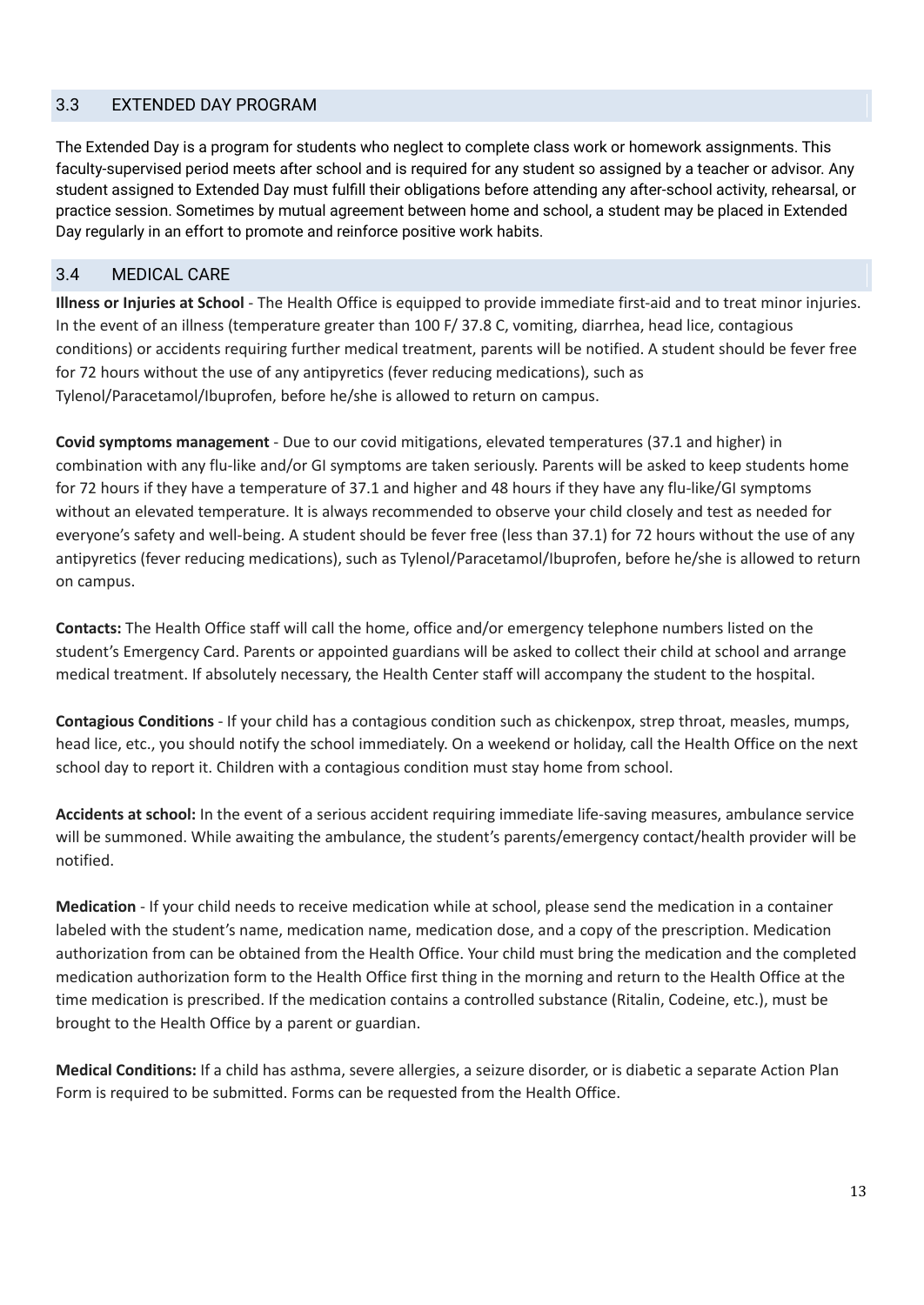# <span id="page-14-0"></span>4. A SOUND SET OF SCHOOL 0PERATIONAL POLICIES AND PROCEDURES

# <span id="page-14-1"></span>4.1 GUIDELINES FOR ACADEMIC INTEGRITY

AAS believes that integrity and positive character development are integral parts of our role in educating young people and in preparing them to successfully integrate into society as a whole. We consider it our responsibility to teach our students about the importance of high ethical standards and expect all of our community to adhere to these principles.

All students are expected to be honest and forthright in taking responsibility for their own learning by doing their own work, at all times.

As part of the learning process, students are given guidelines for the honest and ethical completion of work, as well as clear definitions and examples of actions that directly violate our expectations of academic integrity. Students are provided with definitions of academic dishonesty, including, but not limited to, plagiarism and cheating. Where possible, teachers provide students with strategies to help them avoid making mistakes of plagiarism, as well as to protect themselves from involvement in cheating.

# 4.1.1 ASSESSMENT FOR LEARNING - HOMEWORK AND CLASSROOM

Most homework assignments are given as learning experiences and so getting help from others may be considered appropriate. However, a student who copies another person's assignment to make a teacher think that the student has done the work is considered to be cheating and violates academic integrity.

"Examples of class assignments and homework that DO NOT violate the guidelines of academic integrity include:

• Working with another person, as instructed by the teacher, on a cooperative assignment when both names are affixed to the final submission for grade attribution.

• Reviewing a question or problems with another person for the purpose of getting suggestions to help find a solution, as long as the solution is worked out entirely by the student alone. This includes work done with friends, tutors, teachers, or others capable of providing assistance.

• Collecting data as a group, as instructed by a teacher.

Examples of activities that DO violate the guidelines of academic integrity include, but are not limited to:

- Solving problems or answering questions for which another student receives credit.
- Copying or paraphrasing another student's work or the work of an author, or information from the internet, in whole or in part, and claiming it as one's own.
- Turning in someone else's work as the student's own.
- Allowing/encouraging another student to copy all or part of one's own work and claim it as his or her own.

• Submitting work that has been purchased from the internet or that has been completed by another individual.

• Presenting data tables in the exact same format as group members."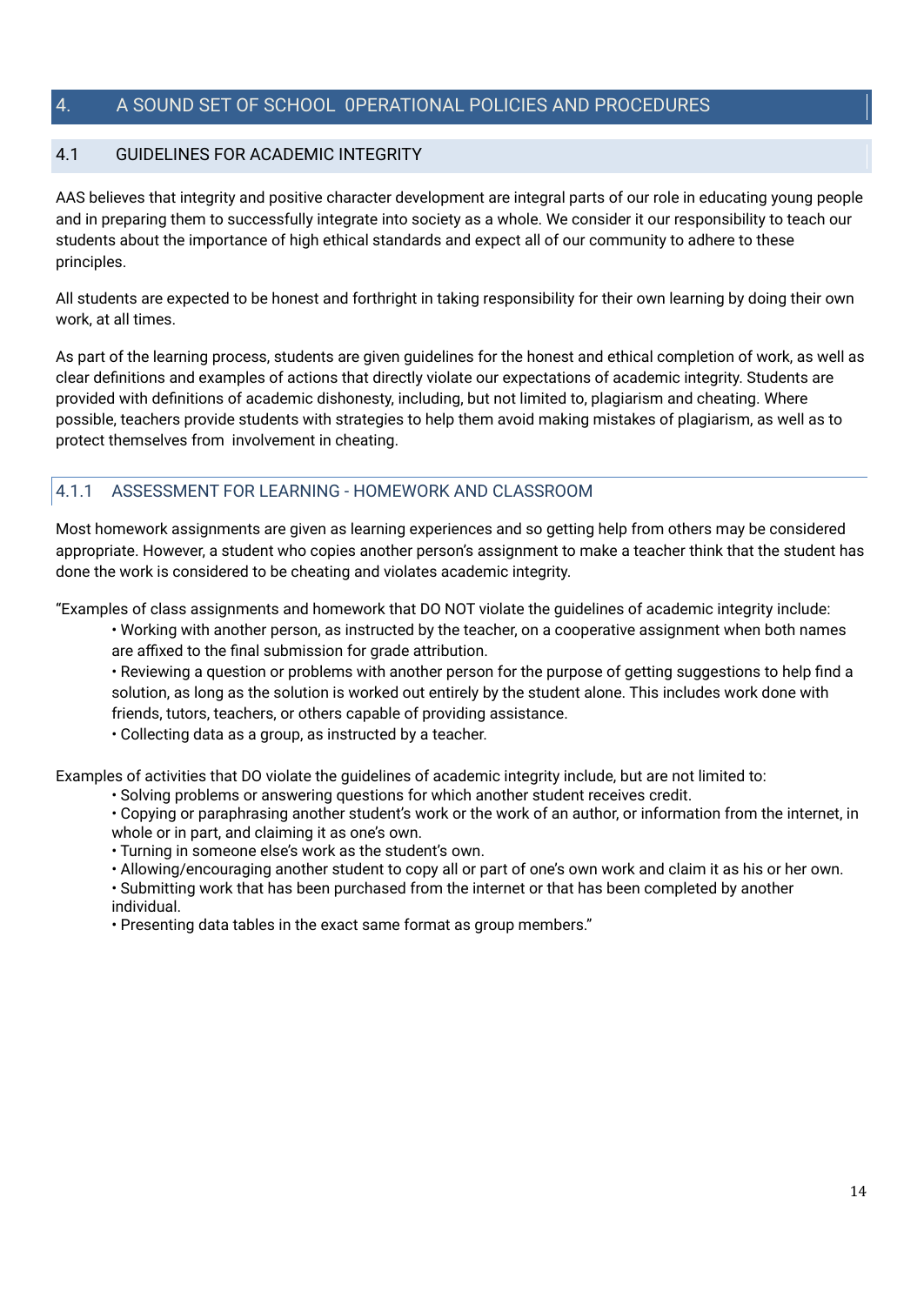# 4.1.2 ASSESSMENTS OF LEARNING - TESTS, QUIZZES, PROJECTS, AND ESSAYS

Exams, tests, quizzes and other summative assessments are an integral part to the learning and assessment process. Information collected is used to assess a student's current level of achievement as well as to guide further learning and review. It is expected that all work completed on exams, tests, and quizzes is the student's own.

Obtaining unfair help with tests and/or quizzes is a violation of the Guidelines for Academic Integrity. The following are examples of unacceptable test behavior and are provided to give an idea of common mistakes:

• Discussing (in detail) a test/quiz that the student has not yet taken with a person who has already taken it. • Bringing hidden notes or using unauthorized notes during a quiz or test. The mere possession of such "cheat notes" indicates intent to use them and as such would be considered a violation of the AAS Guidelines for Academic Integrity.

- Looking at another person's work during a test or quiz.
- Talking to another person during a test or quiz unless specifically permitted to do so by the teacher.
- Allowing another person to look at work during a test or a quiz.
- Assisting another person during a test or a quiz through noises, silent signals or electronic means.
- Possessing, in ANY form, a copy of the test or quiz before it is administered.
- Taking another person's quiz or test for them at their request.

This list is neither exhaustive nor all-inclusive. All issues of academic dishonesty are taken seriously and will be dealt with by both the teacher and the administration; consequences are designed to deter and reform poor decision-making, but can have a long range impact.

#### <span id="page-15-0"></span>4.1.3 Consequences for Academic Dishonesty

1st Instance Of Academic Dishonesty (Remedial Actions):

- Parents will be contacted by the teacher
- Discussions on the reason why a student is partaking in academically dishonest behavior
- Counseling or training on proper academic conventions and techniques
- Student completes an alternate assignment without loss of marks
- Record of incident made
- Clear explanation of the consequences associated with future academic dishonesty

#### 2nd Instance of Academic Dishonesty:

- Meeting with parents
- Student completes an alternate assignment without loss of marks
- Note in student's file
- Possible in-school suspension

Further instances of Academic Dishonesty:

In addition to the above-mentioned consequences, students may be suspended from school for 1-3 days or suspended from extra-curricular involvement for a 2-week period.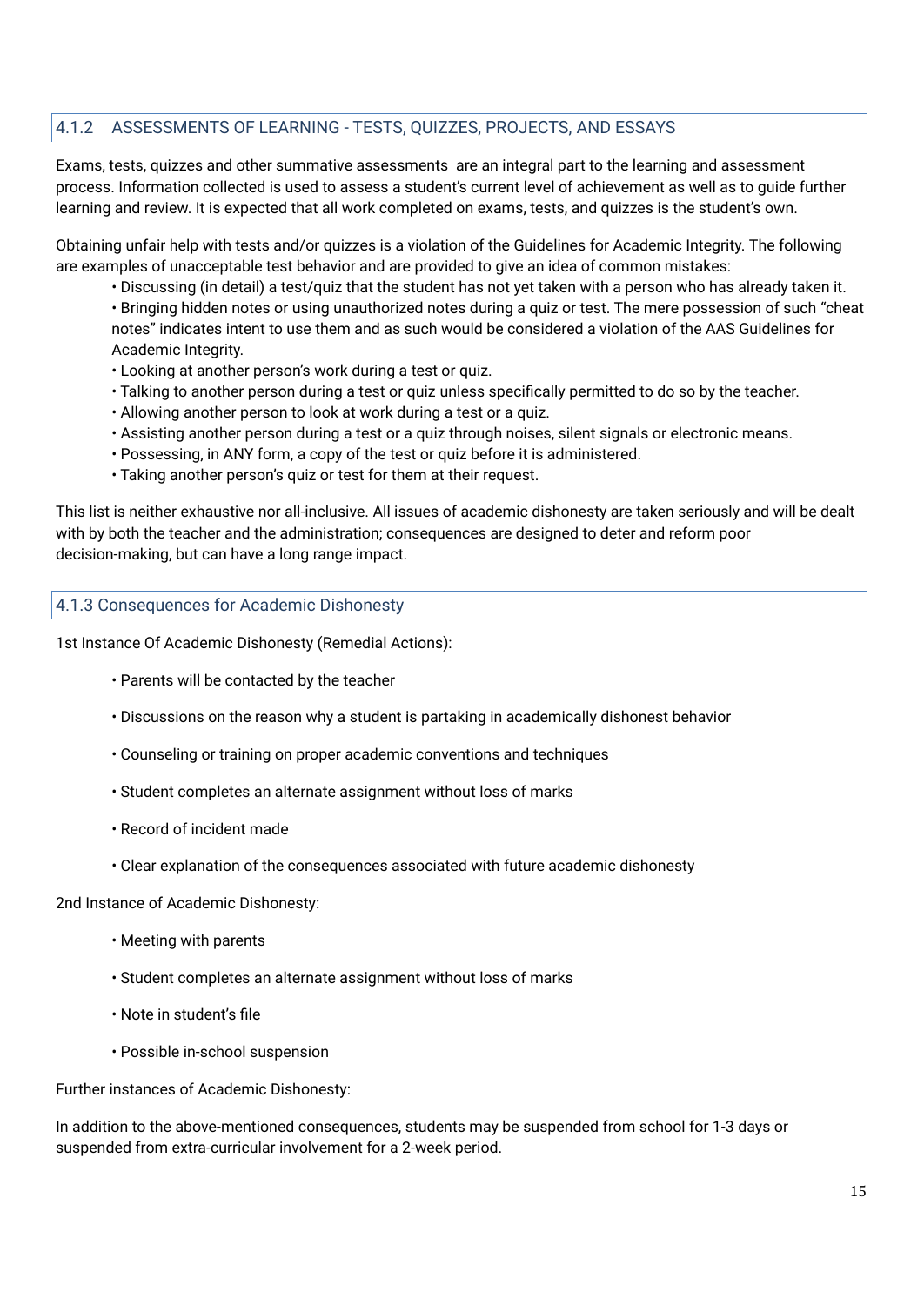# <span id="page-16-0"></span>4.2 GUARDIANSHIP POLICY (7.25)

"It is essential that the school knows who is responsible for each student at all times in order to be able to respond to a medical, security, or other emergency. Further, the school believes that it is essential for the well-being of the student that the student live with a parent (or permanent legal guardian). Accordingly, except in a family emergency or for brief travel, it is expected that each student will live with his or her parent/s or legal guardian/s.

In the event that a family requires an exception to this policy, the Director shall be notified in advance of the separation of parent and student. This notification must be in writing and must give reason for separation. The decision whether to grant such exception shall be determined on a case-by-case basis. If the basis for such separation is deemed unacceptable, the family shall have a suitable time period as determined by the Director to remedy the situation. If this situation repeats frequently, the student shall be asked to withdraw from the school.

If parents are planning a trip without their daughter/son, they must notify the Principal and complete a Statement of Temporary Guardianship form, which provides information on:

- Expected duration of the time away
- Where parents can be reached if needed
- Who will be staying with the student
- The appointed guardian's contact information.

The person responsible for the student must speak English and/or be able to have someone close by who can translate in order to ensure communication with the school.

If it comes to the attention of the school that a student's parents are not at home and a guardian has not been named, the student will not be allowed to return to school until the school has received written notice from the student's legal guardian or the person authorized to act in place of the parents."

#### 4.3. CHILD PROTECTION POLICY (BASED ON SCHOOL BOARD POLICY 7.80)

*Overview:* The school considers the safety of children and staff in the school as its most serious responsibility and child well being is essential to realizing academic and holistic success. Child abuse and neglect are significant issues across the world. Child abuse and neglect are violations of a child's human rights and are impediments to the child's education as well as to their healthy development. The Anglo-American School of Moscow (AAS) endorses the UN Convention on the Rights of the Child, of which our host country, Russia, is a signatory.

All staff employed at The Anglo-American School of Moscow must report suspected incidents of child abuse or neglect whenever the staff member has reasonable cause to believe that a child has suffered, is suffering or might suffer abuse or neglect. Reporting and follow up of all suspected incidents of child abuse or neglect will proceed in accordance with the AAS child protection policy. Furthermore, cases of suspected child abuse or neglect may be reported to the appropriate employer, to the respective embassy in Moscow, to the appropriate child protection agency in the home country, and/or to local authorities.

Please see the AAS homepage for the complete Child Protection Handbook.

#### *Child Protection Officers*

At every grade level, AAS has a designated Child Protection Officer (CPO). This person is a member of the faculty and has received additional training in child protection. They can provide training for students and maintain communication with the school community regarding child protection.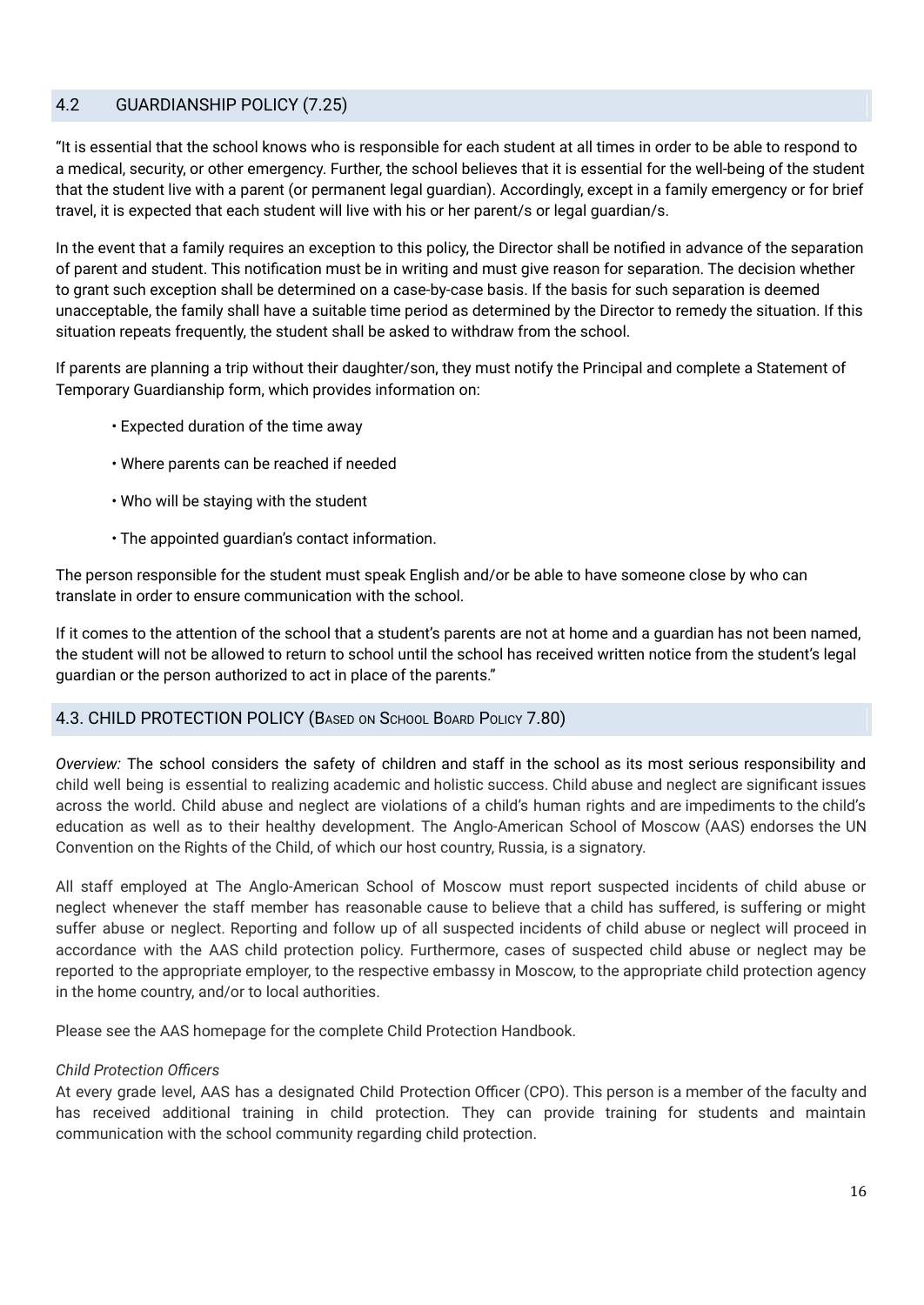#### *Reporting a Child Protection Concern*

If you have any concern about the welfare of an AAS student please contact the relevant CPO, counselor or administor. All reports are kept confidential. If you have a concern please report it, through this shared responsibility we can work together to keep our community safer.

*Designated Middle School CPOs* for 2021-2022

Grade 6 - Erik Bullock Grade 7 - Ksenia Kornilova Grade 8 - Evelyn Lichtenauer Counselors - James Villers, Iana Sigitova

#### 4.3.1 Child Protection in the Middle School

Through both our Advisory program and Health class, students are educated on child protection issues and how to keep themselves safe. Topics covered include trusted adults, peer to peer abuse, and reporting processes.

#### <span id="page-17-0"></span>4.4 LOCKERS

All students are assigned a locker for their school materials and personal belongings. Only locks issued by the school may be used on the lockers. Students are required to keep their locks on their lockers. A fee will be charged for a replacement lock. As a precaution, students should leave extremely valuable items that are not needed for school at home.

Students are allowed to decorate the inside of their lockers but should not post anything on the outside of the locker. However, approved school spirit decorations are an exception to the above.

#### <span id="page-17-1"></span>4.5 SECURITY REQUIREMENTS

The school considers it very important to provide a secure and protected environment that enables students to study, staff to work, and parents and others to be active members of the AAS community. A full version of the AAS Security Policy is available at the reception desk at the main entrance. Please inform your family helpers about these requirements.

The main security requirements are:

• All adults and students (Grades 6-12) are required to have the AAS badge in their possession while on the school compound.

• All persons who do not have their badge with them must report to the reception desk to get a temporary badge.

• Visitors must be announced in advance and must identify themselves.

• Unless participating in a scheduled evening event, all non-staff community members must leave the school before 18:00.

• Family helpers (nannies and drivers) are not allowed on the AAS compound between 08:35 (09:20 on Wednesdays) and 14:55.

• Students are not allowed to leave the school compound during school hours without written permission from the Principal.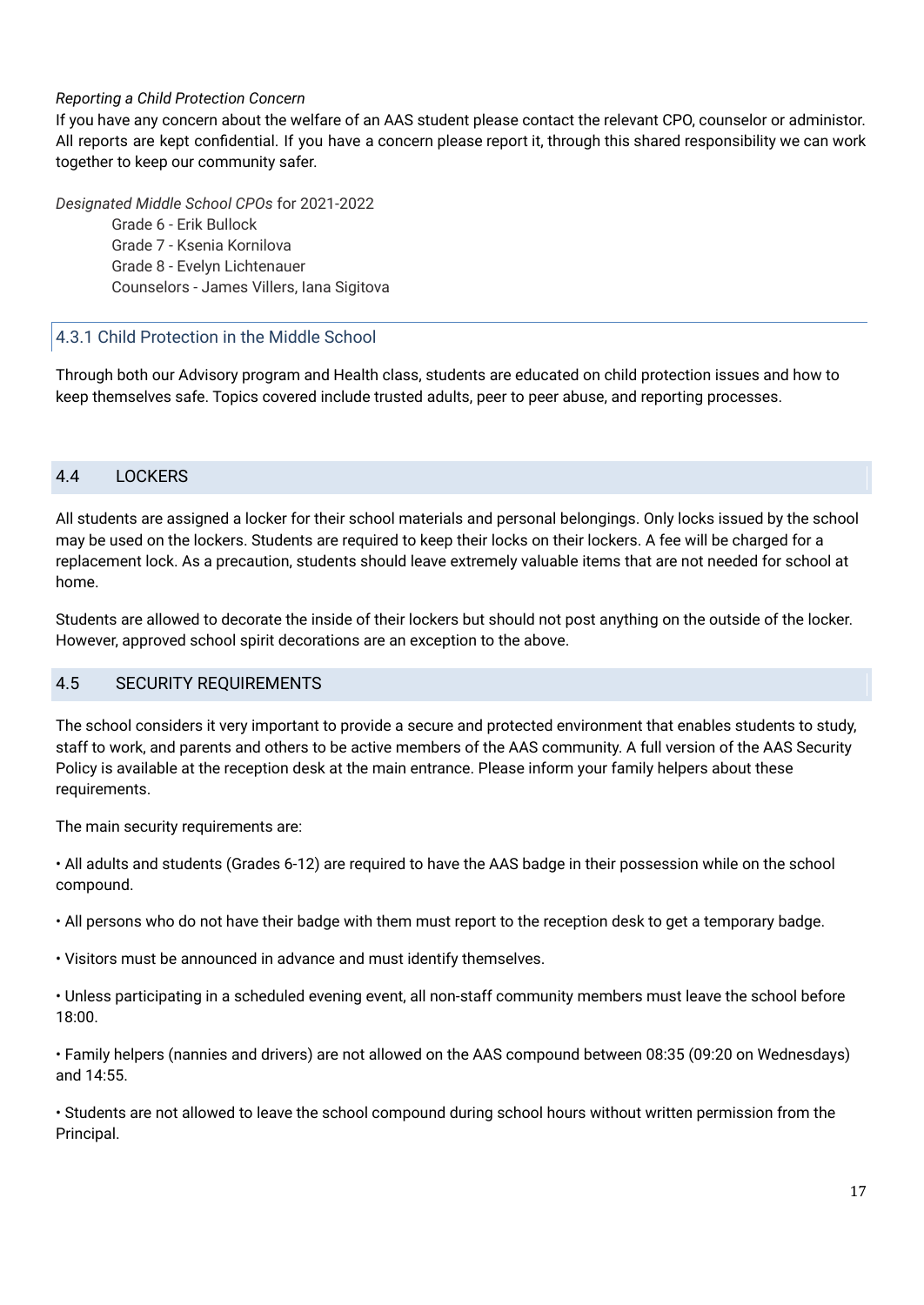# <span id="page-18-0"></span>4.6 TRANSPORTATION RULES

AAS does not provide home-to-school bus services directly. Bus services are contracted between families (or in some cases companies and embassies) and service providers. The school does maintain a cooperation agreement with Transport Link Service (TLS), which has proved to be reliable over the years.

Please visit www.aas.ru/bus for more information about TLS. Parents are free to make arrangements with any transportation provider they wish.

Cars are allowed in the school compound to drop off and pick up students. To ensure a safe and smooth flow of traffic on the compound, AAS enforces a Traffic Policy. A full version of the AAS Traffic Policy is available at the reception desk at the main entrance.

The main requirements are:

• Only vehicles with an AAS Parking Permit can enter the AAS compound. The permit states where the vehicle can be parked. For a detailed description of the parking regulations please read the Traffic Policy.

- The maximum speed on the AAS compound is 10km/h.
- Pedestrians always have the right-of-way on the AAS compound.
- The direction of traffic is one-way only. Vehicles are not allowed to block traffic.
- All drivers must follow the instructions of AAS security personnel at all times.
- Repeated violations of the Traffic Policy will result in confiscation of the parking permit.

#### <span id="page-18-1"></span>4.7 EMERGENCY SITUATIONS (SCHOOL BOARD POLICY 4.20)

To respond quickly and effectively to emergency situations, AAS has developed emergency procedures. Those procedures are known to all students, faculty and staff and are exercised regularly.

Fire Alarm. If an emergency occurs, a fire alarm rings and the school is evacuated immediately. The entire AAS community must respond according to the directions stated below:

• Remain calm, stop talking, listen to instructions, and go to the nearest exit immediately.

• Do NOT go against the flow of people and do NOT use the elevators.

• Go to one of the assembly areas: Elementary School - to the Lower Fields, Middle School - to the Upper Field, High School - to the Tennis Court, Administrative Staff - to the Lower Fields.

• Remain in the assembly areas until further instructions are given.

Code Red. In case of an intruder on the school compound, a "Code Red" will be announced via the loudspeaker system. The aim of the "Code Red" is to get everybody out of the public areas and into a locked room as quickly as possible so they are out of harm's way. The entire AAS community must respond according to the directions stated below: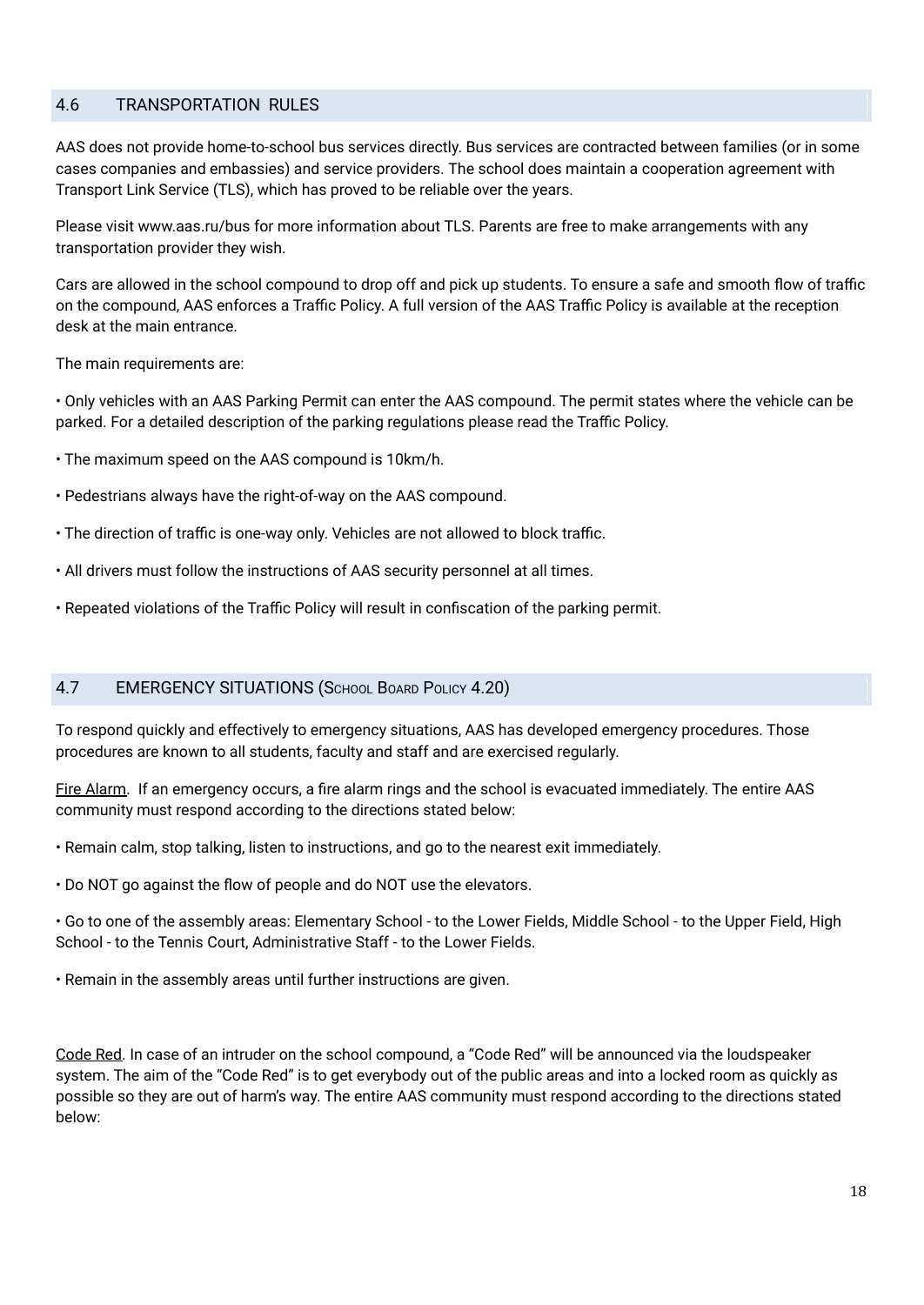- Remain calm and get into a classroom, office, or the PTO Shop as soon as possible.
- Turn off the light, lock the room, remain silent and wait for further instructions via the loud speaker system.
- Do NOT open the door before the "ALL CLEAR" message is announced via the loud speaker system.

Code Blue. In the case of certain emergencies, a "Code Blue" will be announced via the loudspeaker system. All should proceed to their classrooms. Classes that are outside for an activity should return to areas where they normally meet. "Code Blue" does NOT require locking of doors or blocking of windows. It does require gathering of students into classrooms and confirming that all are present. Students are not allowed to leave the supervision of their teacher for any reason until the "All Clear" signal. Hallway and common areas are to be cleared, similar to "Code Red." The key in "Code Blue" is to continue some normal quiet activity in your classroom while you wait for further instructions. These instructions might include any of the following:

- Announcement to move to "Code Red" and lock down
- Evacuate the building (we will use the fire alarm for this and evacuation will commence)
- Announcement to evacuate to other location in the building (e.g. gyms, theaters, cafeterias, etc.)
- Announcement directly to individual classrooms or zones to evacuate to a specified location

An "All Clear" signal will be given when the emergency has been resolved.

Please instruct your family helpers regarding these emergency procedures.

# <span id="page-19-0"></span>4.8 SCHOOL INSURANCE (4.40)

AAS carries insurance coverage for the usual risks such as general liability vehicle liability and damage to or loss of school-owned property. AAS does not carry medical insurance for students or guests, nor insurance covering loss of or damage to their personal property, such as mobile phones or laptop computers. Student medical insurance coverage is dependent upon the family's health insurance policy, so parents must arrange for medical and accident insurance to cover their children and are strongly encouraged to arrange for property insurance covering personal property

# 4.8.1 INDIVIDUAL HEALTH INSURANCE

The Anglo-American School does not carry individual health insurance for students. This is the responsibility of the parents. Student medical insurance coverage is dependent upon the family's health insurance policy, so parents must arrange for medical and accident insurance to cover their children and are strongly encouraged to arrange for property insurance covering personal property.

# <span id="page-19-1"></span>4.9 POSSESSION AND USE OF PORTABLE ELECTRONIC DEVICES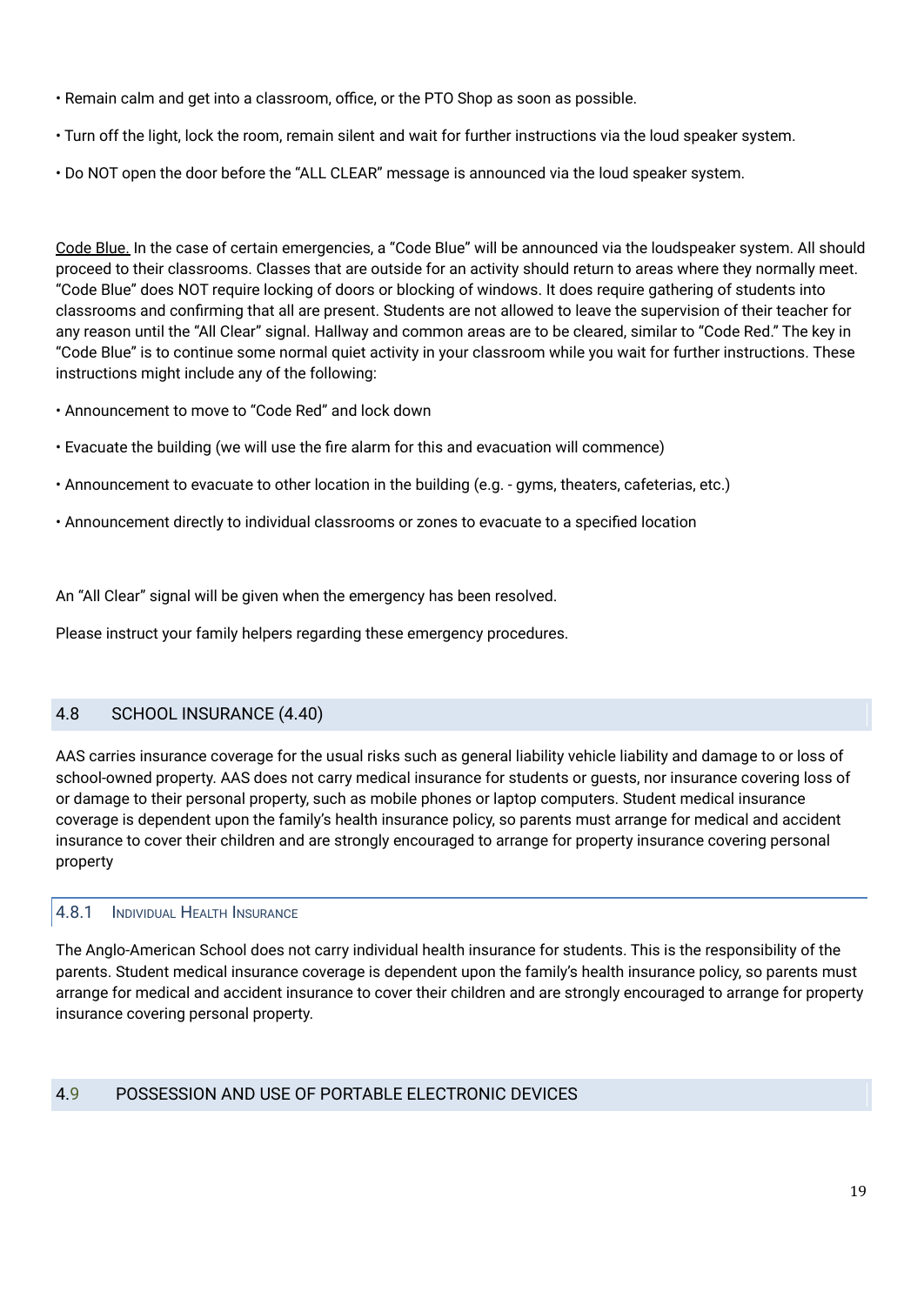Students may bring portable electronics such as mobile phones, iPods, and iPads to school at their own risk. The school takes no responsibility for them. AAS does not carry insurance that covers the loss of or damage to personal property. Parents are encouraged to purchase property insurance covering personal property.

Students may not engage in gaming in the MS from 7:45 until 16:00. Electronic devices may not be brought into the cafeteria at lunch. In the classroom, student use of electronics is at the discretion of each teacher. Students should use electronic devices appropriately in line with our Digital Citizenship Agreement. Abuse of this privilege will result in disciplinary action. Mobile phones are now equipped with many features that can support learning, and may be useful in the classroom. The school aims to find a use policy that supports learning opportunities, while also restricting un- necessary distractions. As such, mobile phones may be brought to school and used by students in accordance with the following expectations:

- Mobile phones are not allowed in classrooms unless specifically permitted by the teacher.
- When not in use, mobile phones should be off and in the student's locker.
- Mobile phone are not permitted in classrooms, or examination halls during quizzes, tests, or examinations.

Students are allowed to check their phones at their lockers during break times. If needed, you may reach students during the school day through the Middle School Office: +7 495 231 4483, [ms.office@aas.ru](mailto:ms.office@aas.ru).

Messages for students will be delivered at the first appropriate opportunity. Students will not be excused from class to make or receive a phone call unless it is an emergency.

# <span id="page-20-0"></span>4.9.1 Bring-Your-Own-Device (BYOD) guidelines

Web: AAS BYOD Email: byod.support@aas.ru Visit: IT Helpdesk (room 4031)

The Bring Your Own Device (BYOD) program is a key component of Learning at AAS. BYOD provides students with ready opportunities to use technology responsibly and effectively.

Students in grades 5-12 are required to have a BYOD to enhance instruction and learning every day at school as stated in the student handbooks.

#### AAS is responsible for:

Resources - AAS provides students with core learning tools that are web or cloud-based.

• Google Suite for Education - Docs, Sheets, Slides, Drawing, etc.

• Microsoft Office

#### Support

• Support for using school-provided learning resources will be offered within classrooms, online, and by divisional Technology Integrationists.

• BYOD support is available at the IT Helpdesk Office (4031) during school hours or via email . Individual app/software purchases may not be supported by our IT Helpdesk.

• A limited supply of loaner laptops are available for one-day checkout in the Library for emergency, on-campus use during school hours.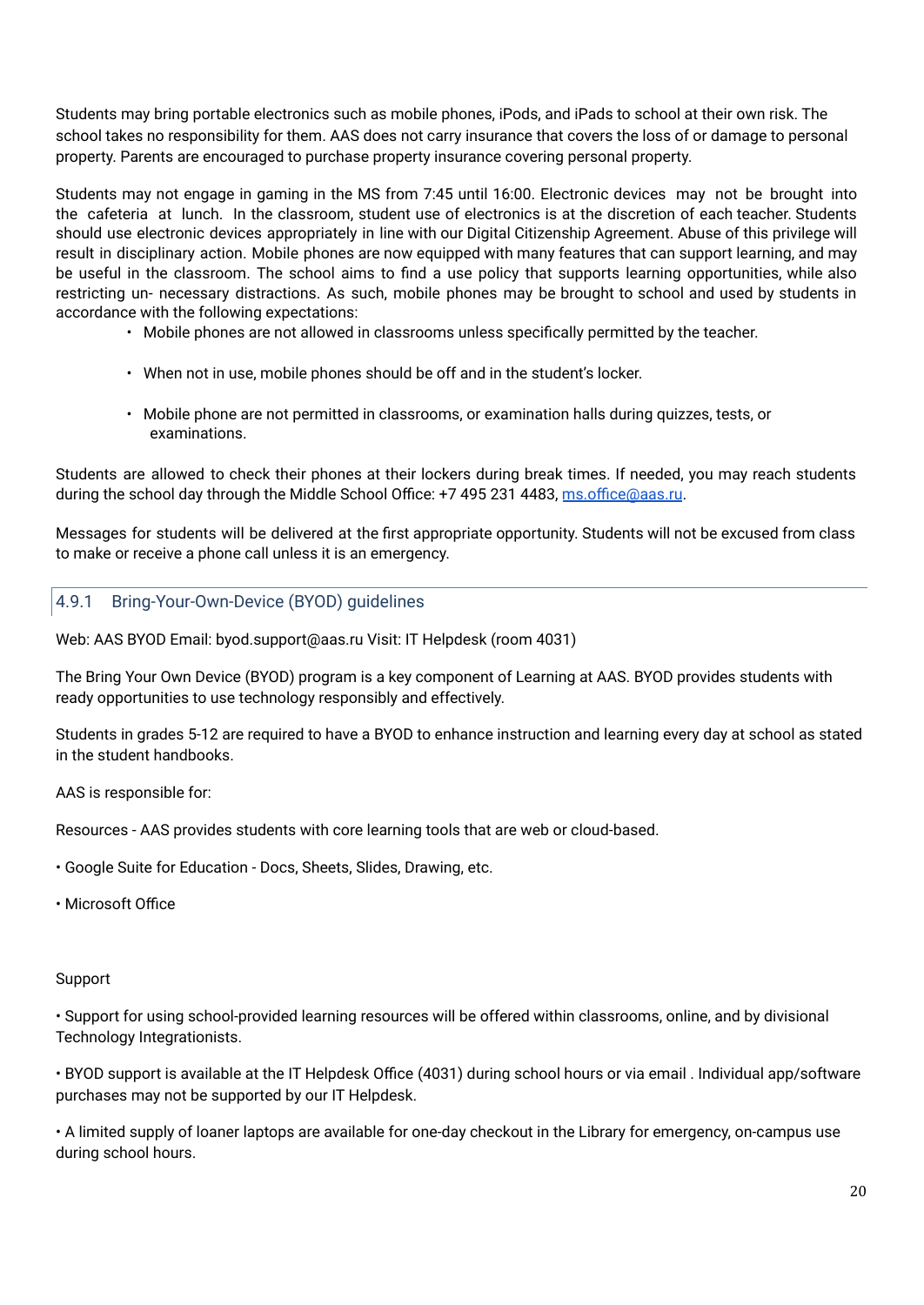#### Infrastructure

- AAS provides an open WiFi network for all community members. The school monitors use of technology and Internet traffic on our network.
- Wireless printing from BYODs is available in numerous locations.

Students/Families are responsible for\*:

- Device maintenance AAS strongly recommends installing routine OS and app updates.
- Transportation Students/families should provide safe transport of BYOD devices (i.e., backpacks with padded pockets, laptop sleeves, and/or cases).
- Charging Students must bring fully charged devices to school each morning along with their charging cable. Lockable charging stations will be available for students to charge devices.

\*AAS is not responsible for lost or stolen devices, and the school's insurance policy does not cover personal property. It is the responsibility of students to keep their devices secure and provide their own insurance protection. Students are provided with lockers and locks to secure their belongings. Devices should not be left unattended at any time. Devices found unattended will be sent to Lost & Found at the Security Desk.

#### Minimum BYOD Requirements\*\*

- Apple, Windows, or Chromebook laptop, less than 3 years old
- 128 GB or more storage capacity on an Apple/Windows laptop; 32 GB or more on a Chromebook
- 8 GB RAM or more recommended (4GB RAM in a Chromebook)
- 6+ hours battery
- Webcam
- Headphones/Earphones

\*\*Cost is always an important consideration in choosing a device. Less expensive devices can fulfill a student's needs. Higher cost devices offer greater capability and perhaps increased longevity and durability. However, even high-end laptops generally have a 3-to-4-year lifespan.

# <span id="page-21-0"></span>4.9.2 AAS Digital Citizenship Agreement

AAS develops student digital citizenship throughout our integrated curriculum. Our Middle School Digital Citizenship Agreement supports students and families in developing positive citizenship in the digital world. As members of the AAS community, students and families agree that digital citizenship applies in and out of school, with school-owned devices, BYODs, and other personal devices.

The Anglo-American School of Moscow believes that the Internet and digital devices offer vast, diverse, and unique resources to students, parents, faculty and staff to support their love of learning. Our goal in providing Internet access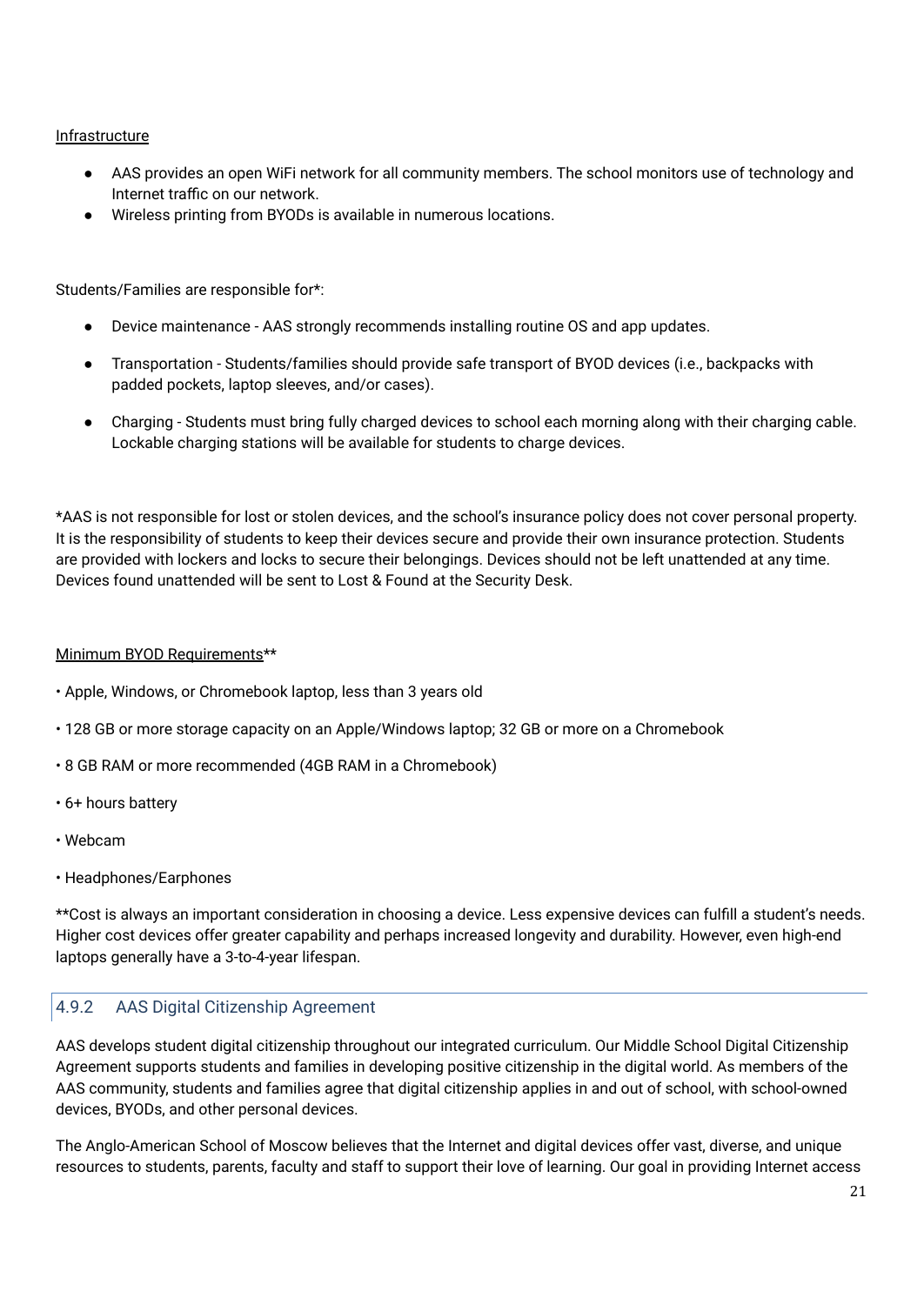and utilizing digital devices with students through our BYOD policy is to promote educational excellence by facilitating innovation, communication and collaboration. In order to meet our goal, users are expected to abide by and model the accepted Digital Citizenship Agreement, which includes but is not limited to:

• Respecting and protecting myself and others by making reflective, responsible decisions about my actions including:

a. How my actions will impact other people's feelings, reputations, and work; I will not flame, bully, stalk, hack, or otherwise harm people or property, even as a joke.

b. Being mindful of my own and other people's public and private spaces; I will protect passwords, accounts, and resources.

c. The impact the websites I visit will have on others; I will not support websites that are degrading to others, pornographic, racist, or otherwise inappropriate.

d. How my actions make me appear to others, including: my online names and images, groups I start or join, personal information about me, my life, experiences, experimentation, or relationships.

e. Reporting abuse and not forwarding inappropriate materials or communications.

• Using technology to develop my love of learning, including:

a. Exploring and utilizing relevant technologies

b. Supporting the development of technology for learning in the AAS community

• Contributing as a globally aware citizen including:

a. Respecting and protecting intellectual property rights

b. Purchasing and registering all software, or using free and open source alternatives rather than pirating software

c. Not knowingly creating, uploading, or downloading computer viruses or other malicious software.

Failure to abide by the school's Digital Citizenship Agreement may result in one or more of the following:

- Disciplinary action by the Secondary Principal and/or Director of the school
- The notification to the appropriate legal authorities for prosecution, if required

• Responsibility for damages to all IT equipment, networks, and hardware or software systems resulting from deliberate or willful acts of vandalism.

NOTE: The Anglo-American School of Moscow monitors use of technology including school resources and Internet.

# <span id="page-22-0"></span>4.10 STUDENT CONDUCT (7.30) AND BEHAVIOR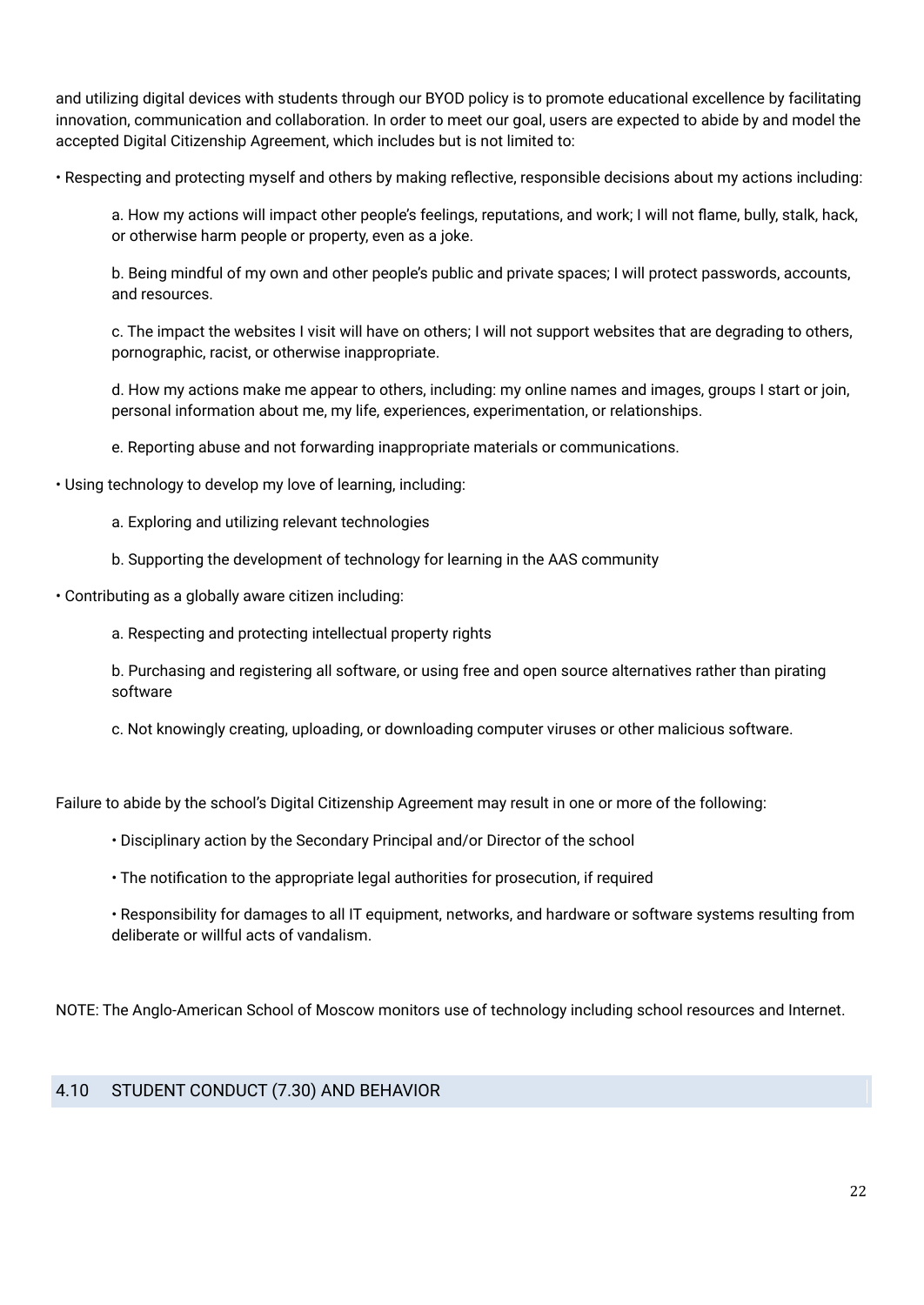Students at AAS are expected to conduct themselves, both on and off campus, in a manner which reflects well on themselves, their school, their families, and their countries. The Director and/or the Principals reserve the right to take appropriate disciplinary action in the case of violation of these standards.

The school expects parents to support its authority and to direct any questions regarding an action taken by the school to the particular teacher or Principal involved without delay.

The Director and/or the Principals reserve the right, where in their opinion sufficient cause exists, to suspend from school, temporarily or permanently, any student who has demonstrated that she/he is unwilling or unable to comply with the school's Code of Conduct.

Our Mission states we "Respect Self and Others." Any actions or attitudes that convey less than that will not be tolerated. Mutual respect and consideration, whether inside or outside the classrooms, guide all of our interactions with others. To help maintain and foster the above, all students, teachers and parents are expected to model the following behaviors:

- Treat people and property with dignity and respect
- Participate actively in the learning process
- Complete assignments within the agreed time frame
- Exhibit a positive attitude and act responsibly and honestly
- Arrive at school punctually and prepared to learn
- Use appropriate language
- Abide by our Digital Citizenship Agreement

There are a few specific rules that will also help community life. Students should not:

- Disrupt classes with unacceptable behavior
- Be absent from class without the permission of a teacher
- Leave school grounds without permission
- Bring to school weapons (real or any resemblance)
- Use devices inappropriately

Please note that violations of the standards of basic conduct can result in immediate suspension from school, specifically:

- Violence, bullying or cyberbullying
- Stealing
- Bringing weapons to school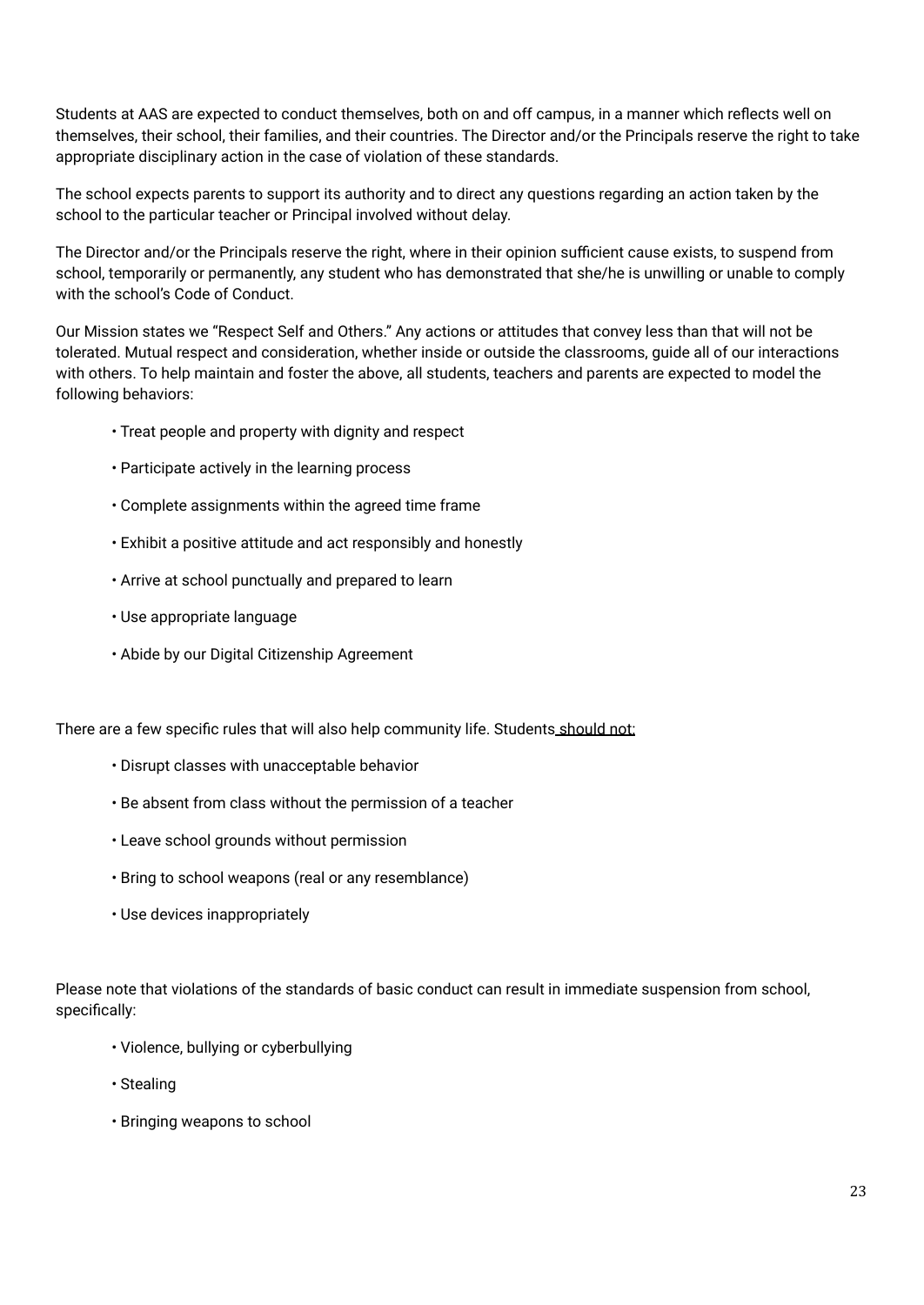- Purposeful destruction of property
- Showing intolerance based on race, religion or sexual orientation

# <span id="page-24-0"></span>4.10.1 Progressive Discipline Model

The Middle School uses a Progressive Discipline Model. As young adolescents are still developing, we view discipline as "teachable moments". The goals of this model are to prevent recurrence of negative behaviors and for students to learn from their mistakes. It is important that when students are engaged in unacceptable behavior they:

- Understand why the behavior is unacceptable and the harm it has caused
- Understand what they could have done differently in the same situation
- Take responsibility for their actions
- Be given the opportunity to learn strategies and skills to use in the future
- Understand the progression of more stringent consequences if the behavior recurs

In determining a response for inappropriate behaviour, several things will be taken into consideration: the scope and severity of the behavior, the circumstances/context in which the behavior occurred, the previous discipline history of the student being disciplined, and the frequency and duration of the behavior.

# <span id="page-24-1"></span>4.10.2 Harassment Policy (6.31)

#### Introduction

The best education takes place in a community where there is trust and respect so that everyone feels free to take risks. Students and teachers come to the Anglo-American School of Moscow from many different countries and represent many different ethnic ancestries, races, and religions. The school community will go beyond tolerance to treasure differences and to look upon them as an opportunity for learning that will enrich each individual and promote personal growth.

#### **Policy Statement**

The school will not tolerate harassment or bullying by any member of the community, student, teacher, administrator, parent, school or contract staff, or visitor on the premises or at events sponsored by the school.

#### Definition

Harassment is the creation of a hostile environment by speech or conduct. Not all unpleasant speech or conduct constitutes harassment. However, conduct or communication, be it verbal or written, such as notes, graffiti or e-mail, that is either intended to or reasonably could be expected to create an intimidating, hostile, or offensive environment, and thereby interfere with the goals of the school, constitutes harassment. Harassment may be subtle and ambiguous or direct and overt. It may arise between students, between a student and an adult, including visitors to the school, or between adults.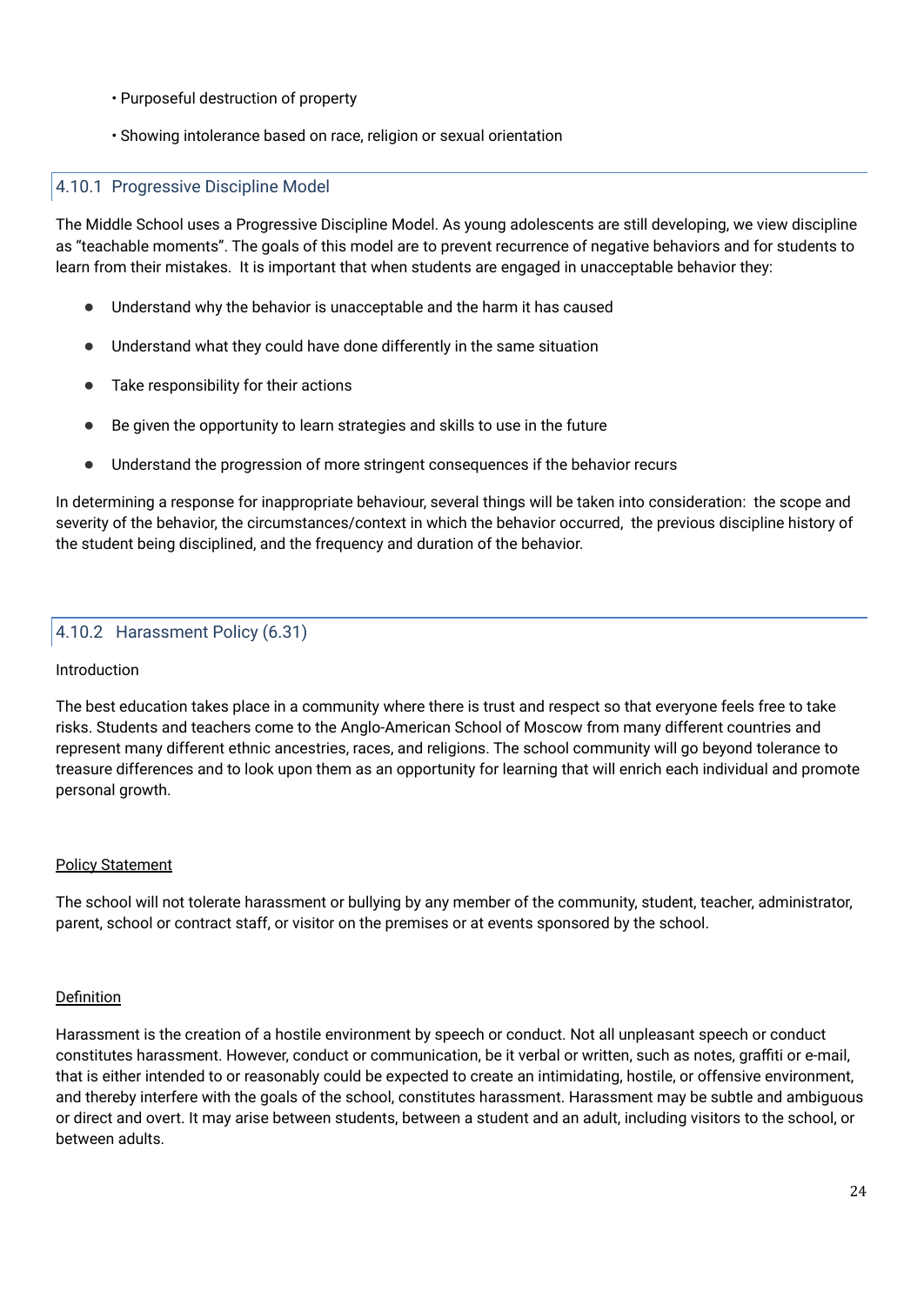It is not therefore possible to give a complete list of conduct that constitutes harassment. The following are examples of conduct prohibited by this policy:

• Persistent and unwelcome requests for a personal or physical relationship, including a dating relationship.

• Unwelcome and offensive jokes, remarks or epithets based on race, color, religion, age, sex, sexual orientation, physical appearance, national origin, or disability.

• Speech or the display of materials that is intended to be demeaning or degrading or reasonably could be considered so.

• Unwelcome physical contact including but not limited to violence, patting, pinching, hugging, or kissing that is either persistent or intentional.

#### Education and Prevention

The prevention of harassment requires a thoughtful educational program. Each year, administrators and counselors discuss bullying and harassment with teachers, staff, and students so that everyone will understand the intention of the policy, how to take action, and the possible consequences of violating the policy. Reflecting their joint responsibilities, parents are urged to support school efforts by discussing the issues covered by this policy at home and to address any questions to the administration.

An adult who witnesses or is informed about conduct that may constitute harassment must take action to stop it and must report it to the Principal or to the Director. Students are encouraged to do likewise.

#### What Should Be Done by Those Who Believe They Have Been Harassed?

A member of the school community who believes she or he has been subjected to harassment should first consider telling the other person(s) that the conduct is offensive and request that it stop. If it is difficult for the student or adult to speak directly to the person or if the offensive conduct does not stop after a request to cease, a student should report it to any faculty member or to the Principal, Guidance Counselor, or Director, or may ask a parent or guardian to do so. A faculty member affected should report the conduct to the Principal or the Director. A prompt and thorough investigation will follow.

#### **Confidentiality**

Reports of harassment will be treated confidentially as far as possible and will be reported to others within the school community only on a need-to-know basis. However, in almost every circumstance, the alleged offender will have to be informed so that the relevant facts can be gathered. The school reserves the right to bring any complaint to the attention of parents and guardians of the students involved at any stage.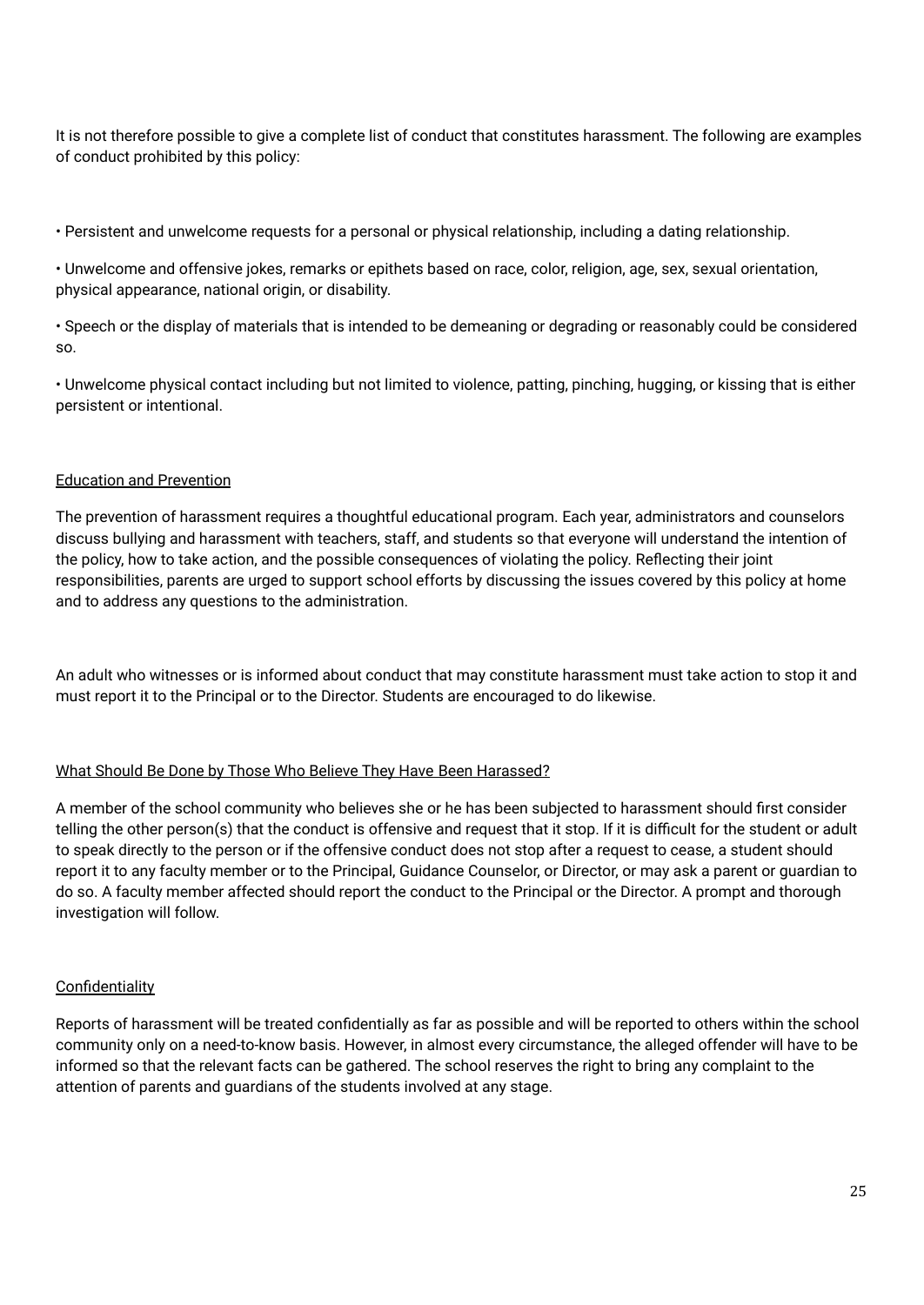#### **Consequences**

The relevant supervisor, Principal, or Director will promptly investigate all complaints regarding harassment. Whether a particular action or incident constitutes a violation of this policy requires a determination based on all the facts and surrounding circumstances. The behavior need not be intended to be harassment to constitute harassment. It is considered to be harassment if one knows or ought reasonably to know that the behavior is offensive or unwelcome.

If the complaint is determined to have merit, the school will place a record of it in the student's or employee's file and take appropriate action such as counseling, detention, suspension, or probation. If expulsion or dismissal is deemed appropriate by the Director, the Chairperson of the School Board will be notified.

No member of the community should be afraid to make a complaint for fear of reprisal or getting another person in trouble. Retaliation or threats of retaliation against anyone who makes a complaint of harassment is itself a violation of this policy. A person who knowingly makes a false report of harassment also may be considered to have violated this policy.

If harassment has taken place and the harasser has not left the school, there will be a follow-up to ensure that the behavior has ceased.

#### 4.10.3 Substance Use and Abuse (7.31)

AAS recognizes the established developmental, physical, emotional, and educational risks associated with student alcohol and drug use. AAS is also located in a country where the penalties for drug use can be severe.

No student shall possess, use, transmit, or attempt to possess, use or transmit, or be under the influence of any of the following substances on school premises or off school premises at a school-sponsored or school-related activity, function, or event:

• Any controlled substance or dangerous drug as defined by either US, UK, Canadian or local law, including but not limited to marijuana, any narcotic drug, hallucinogen, stimulant, depressant, amphetamine, anabolic steroid or other performance enhancing substances, or barbiturate

- Any pharmaceutical drug without knowledge and permission of parents
- Any glue, aerosol paint, or any other chemical substance for inhalation
- Any intoxicant, or mood-changing, mind-altering, or behavior-altering drugs
- Any alcoholic beverage
- Tobacco or e-cigarettes
- Any other substance which is represented to be any of the above listed substances

The possession, use, transmittal, or sale of paraphernalia related to these prohibited substances is also prohibited under this policy. The possession, transmittal, sale, or attempted sale of what is represented to be any of the above listed substances is also prohibited under this policy.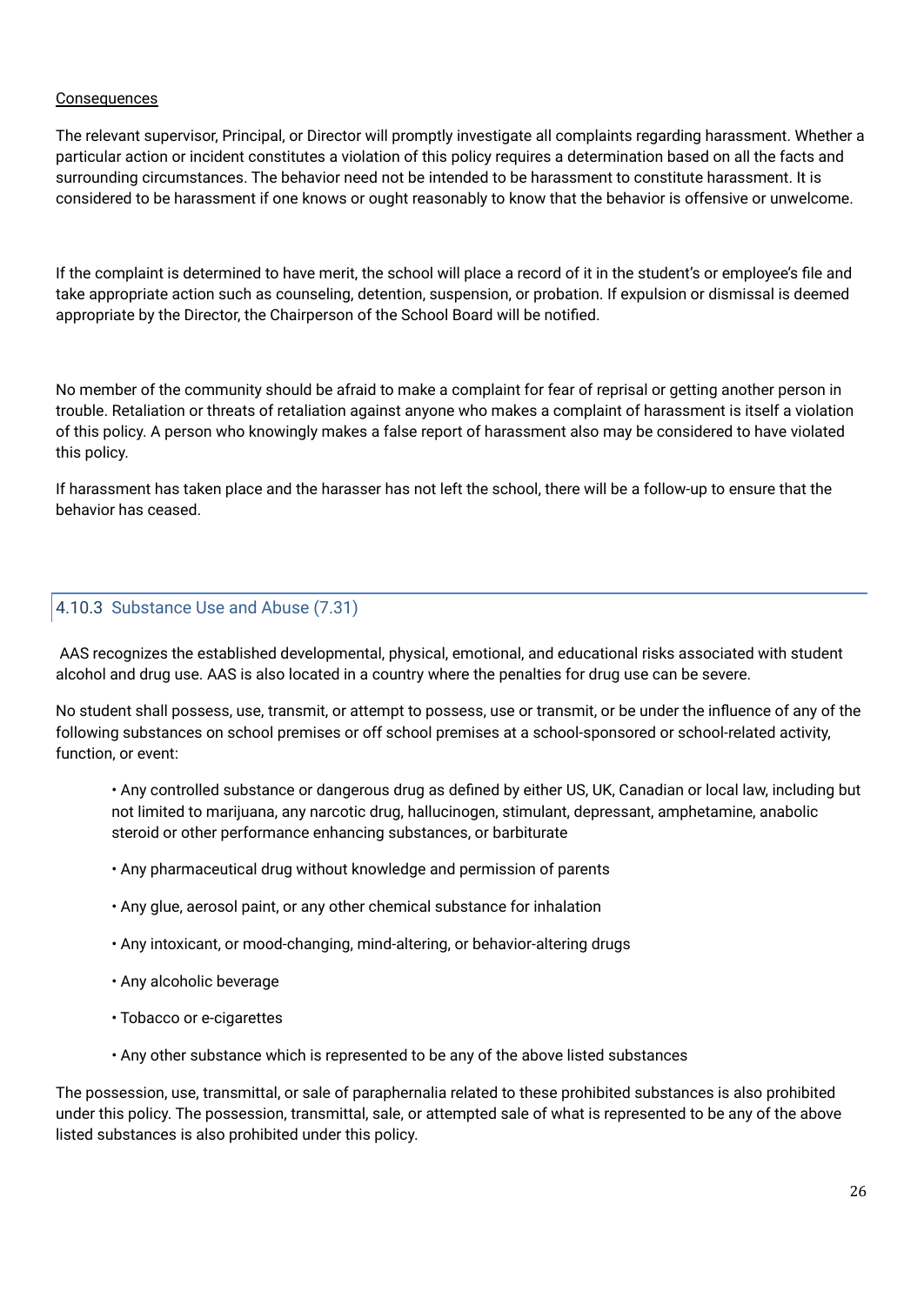"Use" by definition is when a student has voluntarily introduced, by any means, into his or her body a prohibited substance recently enough that it is detectable in the student's physical appearance, actions, breath, speech, or chemical analysis. "Under the influence" is defined as not having the normal use of mental or physical faculties due to the use of the drug or alcohol. A student is considered to be under the influence when he/she tests positive for any prohibited substance at any level. That student need not be legally intoxicated (as prescribed by the laws of the US, UK, or Canada, or any applicable local laws) in order to be considered under the influence.

Where there is reasonable suspicion that any student is using or otherwise under the influence of a prohibited substance in violation of this policy, a School Administrator or their designee may direct that the student submit to a breathalyzer test, or chemical urine analysis (a Substance Test) to determine what, if any, prohibited substances have been used.

Any student who violates this policy, is reasonably suspected of violating this policy, who is found to have any prohibited substance in his/her body, or refuses to take the directed test will be immediately suspended from classes while consideration is given as to the appropriate repercussions and intervention for that student.

Appropriate consequences may include suspension, mandated completion of a support program, and/or expulsion from school. Participation in extra-curricular activities and related opportunities to travel, including Discovery Week trips, will be prohibited as a result of a violation of this policy.

The school encourages students who feel they may have a substance abuse problem or chemical dependence to come forward. These students will be supported in their efforts to seek help. In such cases, penalties for violation of this policy will be reconsidered and possibly modified.

As a condition of enrolment or continued enrolment, each student in Grade 6 and above and one of their parents must acknowledge in writing that they have received and read a copy of this policy.

# 4.10.4 Use of Tobacco Products (7.31)

Use, possession, or trafficking of tobacco products, including e-cigarettes, at school or school-sponsored events by students is unacceptable. Appropriate consequences will be applied to students who violate this expectation. Students may not leave the school premises during the school day in order to smoke. Any student who leaves the campus, or attempts to do so, will be considered to be truant and may be suspended. This policy applies to the use and possession of electronic cigarettes.

# <span id="page-27-0"></span>4.10.5 Searches (7.32)

All school property is under the control of the school board and its officials, and a search of School property, including but not limited to lockers, may be made at the discretion of the Director or a Principal if a suspicion arises that items considered illegal, disruptive, or a general nuisance to the educational process are being kept at School. All personal possessions brought onto School property may be subject to such conditions.

The Director; Principal, or appropriate designee may authorize the search of a student's person and/or possessions only if, in their opinion, there are reasonable indications that a student has drugs or drug paraphernalia, narcotics, stolen or illegal goods, weapons, explosives or other dangerous contraband in his/her possession. Searches of students will be made only in the presence of two adults, at least one of the same sex as the person being searched, and a written report will be made to the student's parent and/or guardian and to the Director.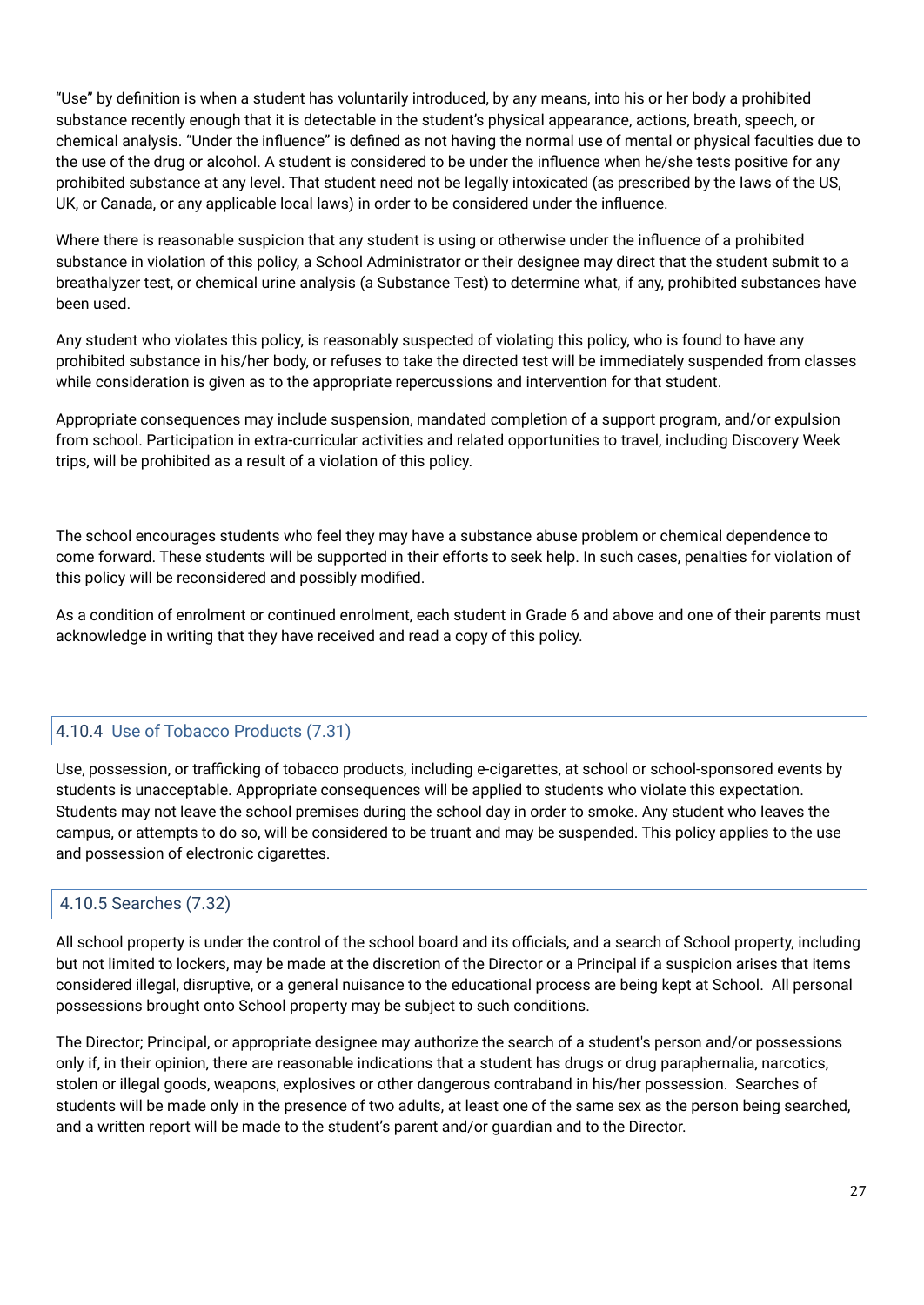At the Director's discretion, School Security and/or local officials may become involved in cases of illegal activity, the discovery of forbidden items listed above, or when the safety of other students is considered at risk.

# <span id="page-28-0"></span>4.10.6 Dangerous Weapons

The possession of any weapon is regarded as a serious offense. Possession of weapons, will result in suspension, or possibly, expulsion from AAS. Replicas of any type of weapon are also prohibited on the school campus.

# <span id="page-28-1"></span>4.10.7 Fighting

AAS provides a safe, welcoming environment for all students. Physical violence or intimidation will not be tolerated and may result in suspension or possibly expulsion. We expect that students will find constructive ways to negotiate differences.

# <span id="page-28-2"></span>4.10.8 Care of Property (7.50.5)

It is expected that all students will do their utmost to preserve and take good care of all school property and property of others in the school community. Vandalism and purposeful damaging of property at school is unacceptable and will result in the student repairing or replacing the damaged property, in addition to a further disciplinary consequence, including possible suspension or expulsion from school.

# <span id="page-28-3"></span>4.10.9 Middle School Dress Code (7.40)

Students are expected to dress in a safe and healthy manner that is suitable for a professional learning environment. Clothing choices should also be sensitive to the variety of cultures and values represented in the school and should not detract from the learning environment. Middle School students at AAS adhere to a dress code in order to:

- Create a sense of ambassadorship and loyalty to AAS.
- Equalize student dress, so students will not be known by what they wear, but by who they are.
- De-stress the daily routine of choosing the appropriate attire.
- Build a sense of community spirit in the students.
- Encourage a sense of propriety and discipline.

Please follow the guidelines found at www.aas.ru/student-life/uniforms.

Note: no large brand logos are allowed on the uniform.

The uniform code applies to field trips, traveling groups, and other school related activities when required. The final judgment on the appropriateness of student dress will rest with the Principal.

Students who do not honor the uniform code will be issued a uniform violation slip on the first and second occasion. For a third infraction of the uniform code students will be required to contact home via telephone. The fourth and subsequent infractions will result in 30 minutes detention each.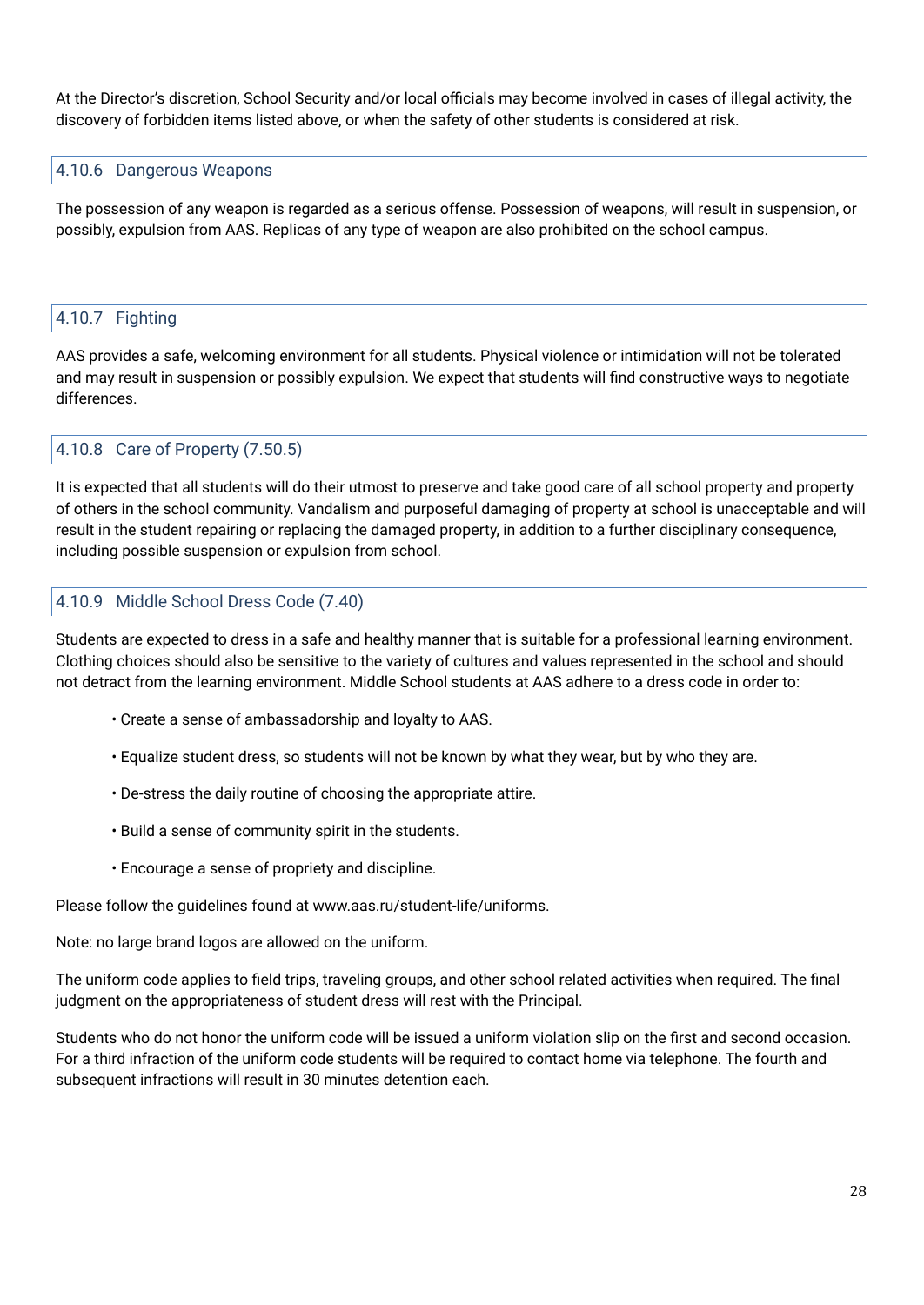| <b>ITEMS</b>                          | <b>DESCRIPTION</b>                                                                    | <b>COLORS</b>                               |
|---------------------------------------|---------------------------------------------------------------------------------------|---------------------------------------------|
| Girls' and boys' shirts               | short- or long-sleeved<br>polo shirts without logos                                   | Russian red*,<br>white                      |
| Boys' pants/shorts                    | pleated or plain front,<br>shorts must be knee-length                                 | navy blue,<br>khaki, black                  |
| Girls' pants/<br>skirts/skorts/shorts | pleated or plain front,<br>skirts/skorts/shorts must<br>be knee-length                | navy blue,<br>khaki, black                  |
| Girls' pinafore                       | must be knee-length                                                                   | navy blue                                   |
| Shoes (boys & girls)                  | closed toes and heels:<br>trainers or leather uppers<br>(no boots) with minimal logos | primary colors                              |
| Socks (boys & girls)                  | crew or sport;<br>girls may also wear tights<br>or knee-high socks                    | navy blue,<br>white, black                  |
| Outerwear (boys & girls)              | Sweatshirts or sweaters,<br>hooded or not hooded,<br>or AAS sweatshirts/hoodies       | Russian red*.<br>navy blue, white,<br>black |
|                                       | <b>Drogo Uniform:</b> White Jong cleaved overal button down coller chirty now         |                                             |

**Dress Uniform:** White, long-sleeved oxford button-down collar shirt, navy blue slacks/trousers, tie, black shoes, black socks, and black belt. Girls may wear the above or the navy pinafore or skirt with the white long-sleeved oxford, tie, and tights or socks.

\* Russian red is between a true red and burgundy, more red than burgundy. Please view

the AAS website for a photograph: [www.aas.ru/student-life/uniforms](http://www.aas.ru/student-life/uniforms).

In consultation with the school, the Student Council has created a modified dress code considered appropriate for Middle School socials. It is also important to note that on occasion the Student Council organizes special dress days where students can wear clothes that fit the day's theme.

# <span id="page-29-0"></span>4.10.10 Public Display of Affection

We recognize that genuine feelings of affection exist between students. However, public displays of affection on campus or at school-sponsored events must be in moderation and be sensitive to the school environment and in keeping with the decorum of a professional learning environment. We expect students to conduct themselves in a mature manner in all areas of the school, understanding that their behavior is a model for other students. Students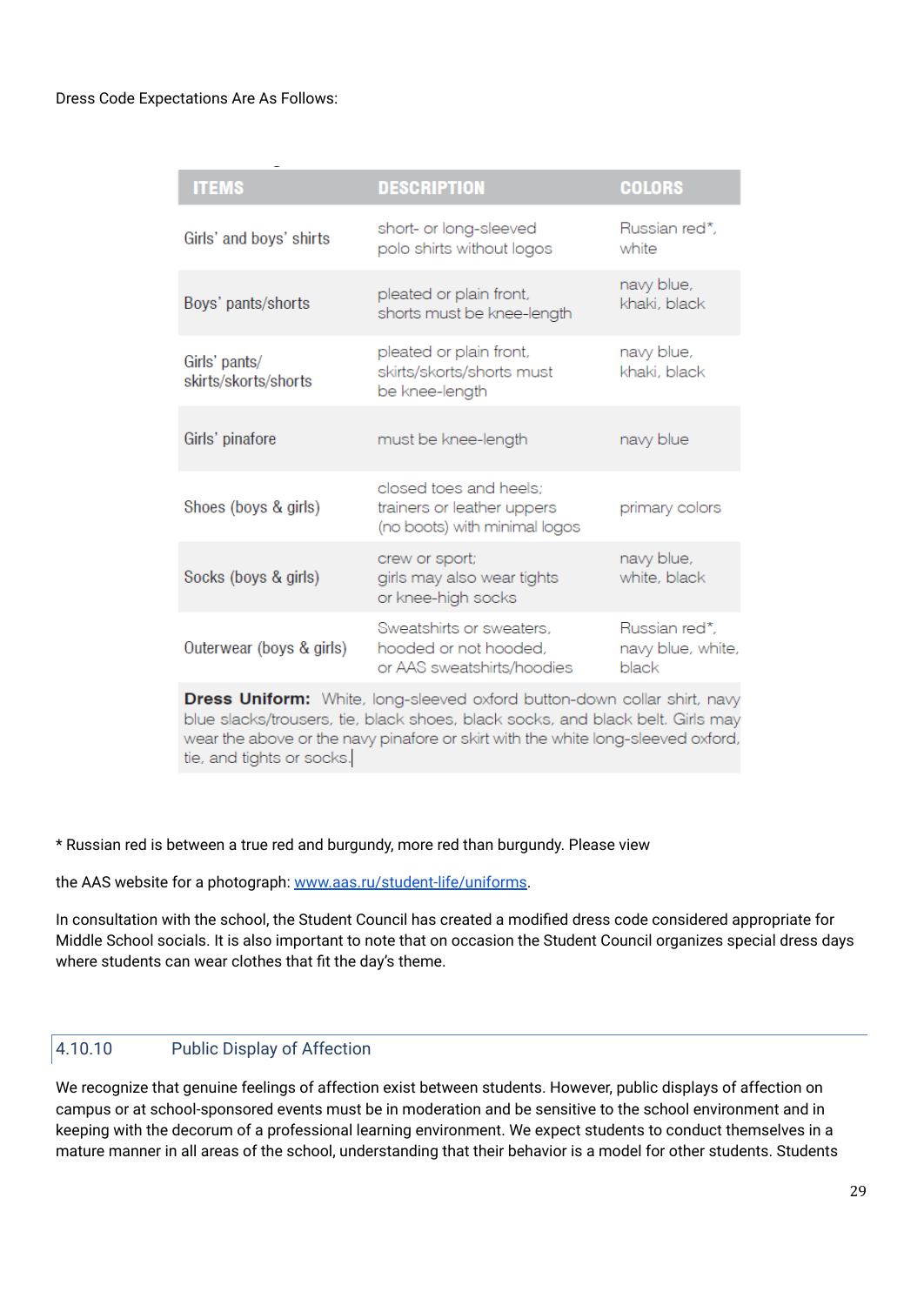must refrain from inappropriate behavior such as intimate and prolonged embraces, kisses, and similar actions which may cause discomfort to members of the community.

# <span id="page-30-0"></span>4.11 SUPPLIES AND TEXTBOOKS

The school furnishes any necessary textbooks. Students should take every precaution to protect school-issued textbooks from excessive wear and tear. Replacement costs for lost or damaged books will be charged to the student and school reports will be withheld until replacement or payment is made.

#### <span id="page-30-1"></span>4.12 VALUABLES

All personal belongings and articles of clothing brought to school are the student's responsibility. It is unwise for students to bring considerable amounts of money or valuable equipment such as smart devices: cameras, iPods, etc. The school is unable to accept liability for lost articles.

# <span id="page-30-2"></span>4.13 LOST AND FOUND

The school-wide Lost & Found closet and valuables cabinet is located by the Security Desk at the main entrance. Parents and students may check this area for missing items. Any missing items not claimed after a reasonable period of time will be donated to local charities.

# <span id="page-30-3"></span>4.14 CAFETERIA USE

The cafeteria is open before school hours for breakfast and after school hours for snacks. Middle School students are not permitted to visit the cafeteria during breaks.

Students eat lunch in the North Cafeteria each school day. All Middle School students must be present for the lunch period. Those who wish to do so may purchase lunch in the cafeteria. Rubles are used as payment in the cafeteria. Students are expected to assist in keeping the cafeteria clean and tidy. It is required that students clear their table before leaving the cafeteria.

Students are not permitted to consume carbonated soft drinks, sugared drinks such as iced tea or coffee drinks from the cafeteria during the school day. Soft drinks and sugary drinks may be purchased and consumed after 15:30 in the school cafeteria.

# <span id="page-30-4"></span>4.15 ELEVATOR USE

Students are not permitted to use the elevator except in the case of medical necessity or when escorted by an adult. Students who have been granted permission to use the elevator should carry an official pass issued by their divisional (Middle or High) office or by the nurse and be prepared to show it to staff, if requested. Students are not permitted to take a friend with them, unless the pass specifically indicates that it is necessary, for example, to push a wheelchair.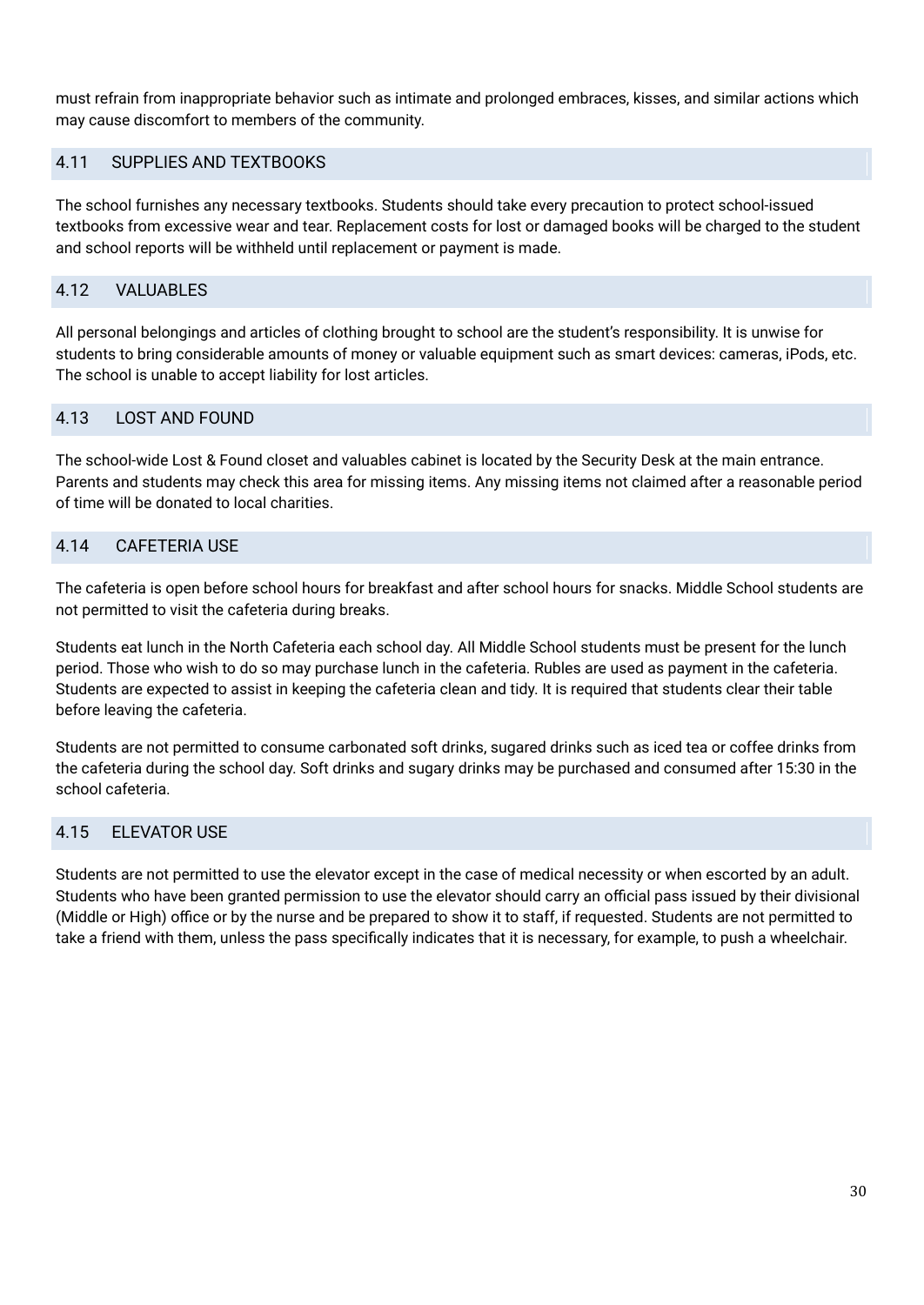# <span id="page-31-0"></span>5. OPPORTUNITIES BEYOND THE CLASSROOM

# <span id="page-31-1"></span>5.1 SERVICE LEARNING

Students engage in many service activities throughout the year. The students sponsor orphanages, raise awareness and funds for the environment, address global issues, and help the local community. Grade levels, at times, sponsor different activities, and throughout the year groups of students engage in special field trips to visit, work with, and assist the organizations we support. Service initiatives are usually run through Advisory, electives, and clubs.

#### <span id="page-31-2"></span>5.2 PENGUIN LIFE: ATHLETICS, AQUATICS, ACTIVITIES

We believe that participation in co-curricular activities is an important part of a student's school experience. We try to offer a wide range of choices to all students, regardless of ability, through the "Penguin Life" program. Penguin Life encompasses our after-school athletics, aquatics, and activities programs, which include a variety of enrichment and recreational pursuits. The program offers a wide range of choices to all students, regardless of ability. Penguin Life is strongly linked to our CEESA sports and activities.

At the same time, participation in activities is a privilege that must be earned by maintaining acceptable academic achievement and behavior. Students who participate in co-curricular athletics or activities are expected to be passing all classes and show good effort in class. Students who do not meet these criteria may be ruled ineligible for the sport or activity.

Students who are suspended for incidences of academic dishonesty or other behavioral issues may also be ruled ineligible for a sport or activity. In such situations, the Athletic Director and coach will meet with the teacher, student, and relevant members of the Special Educational Needs Team to decide upon the best course of action. The Principal will make the final determination of a student's eligibility.

The following sports and activities offer opportunities for international events and competition, either within CEESA (Central Eastern European Association) or through other organizational invitations: band, basketball, choir, cross-country, Drama Festival, Knowledge Bowl, math competition, Model United Nations, soccer, softball, Speech and Debate, strings, swimming, tennis, volleyball, water polo, track and field.

These activities and athletics have a cost to the student if they involve traveling outside of Moscow.

# <span id="page-31-3"></span>5.3 STUDENT LEADERSHIP OPPORTUNITIES

Student leadership opportunities exist through year-long activities such as MS Student Council or Global Impact Club..

The Middle School Student Council consists of representatives from the three grade levels and derive from their House. Each House in the grade level chooses a representative for Student Council (5 Houses = 5 grade level reps). Officers, the President, and the Vice President are chosen the previous spring through a MS school wide selection. Grade 8 students may run for President and Grade 7 students may run for Vice President. Student Council is designed to be a voice for all students in effecting change within the Middle School as well as to represent the school on various committees and at community events. The Middle School Student Council has hosted social dances and created and supported school spirit activities, such as "Wacky Days." These representatives also work diligently to facilitate communication between school administration and the Advisories.

A variety of other special interest clubs or recreational programs also exist, based on student and faculty interest. Proposals for these activities are welcomed by the Penguin Life department and if approved, will usually run for one 6-8 week period.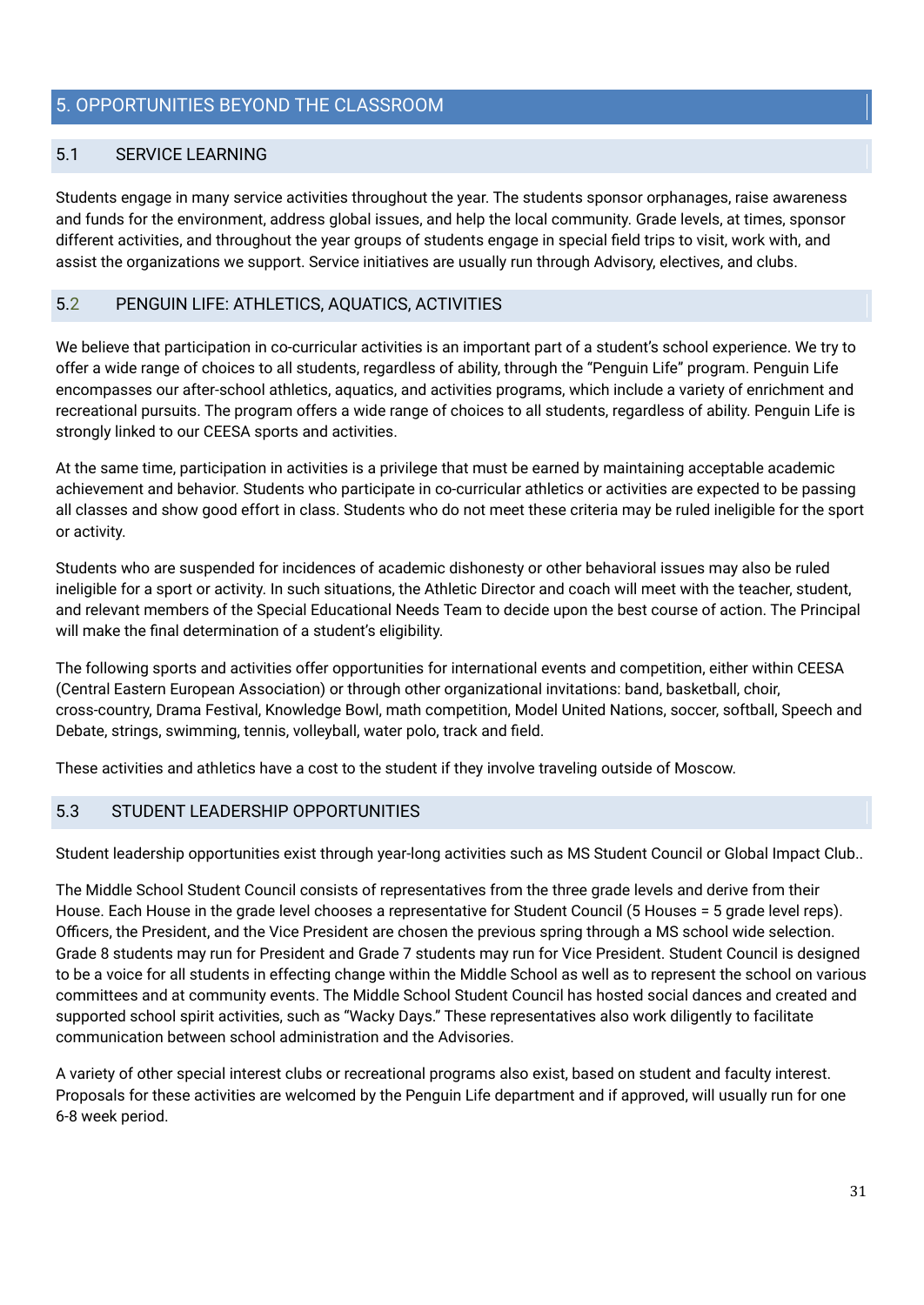Students can register for most of our co-curricular programs on the AAS website (http://www.aas.ru/student-life/penguin-life/ms). Announcements to sign-up for activities are actively promoted at the start of every season. Please contact the Penguin Life office with questions.

# <span id="page-32-0"></span>5.4 DISCOVERY WEEK (2.80), FIELD TRIPS AND EXCURSIONS

All students are involved in the Discovery Week program, which will take place in May for Grades 7 and 8 and in early June for students in Grade 6. These trips are designed as an extension of the Middle School curriculum and give students the opportunity to explore a variety of interests,engage in team building, and learn about themselves and each other as well as our wonderful host country.

All students are strongly encouraged to participate in the above trips. In the event that a student is unable to travel, a school-based Discovery Week program is available.

Discovery Week trips are organized by Advisory groups, who travel with advisors, faculty and staff supervisors. This affords faculty and students the opportunity to interact in an environment outside of school. In this context, outside of the familiar patterns of school and home, students develop new leadership skills and self-confidence. Discovery Week trip itineraries and travel arrangements are reviewed by security experts, in addition to the scrutiny and analysis provided by the school.

Detailed information about the Discovery Week program will be disseminated to parents and students in a timely manner. Parents are always invited to an informational meeting to discuss the trips before the departure date. Also, please check our school's website at www.aas.ru/student-life/penguin-life/ms/discovery-week for more detailed information.

Students who do not participate in Discovery Week are considered absent from school. If a student does not travel during Discovery Week, their opportunity to travel with other school groups during that school year may be reviewed.

Students traveling outside of the school are still obliged to adhere to the school's code of conduct.

# CEESA Sports and Activities

AAS belongs to the Central and Eastern European School Association (CEESA). CEESA brings together a number of American and international schools in the Eastern European region for sports and activities during each school year. At the Middle School level, AAS participates in the following CEESA events: basketball, cross-country, swimming, soccer, volleyball, tennis, softball, Math Counts, Knowledge Bowl, Cultural Arts, Speech & Debate, Robotics, Model United Nations, Band, Choir and Strings festivals. Additionally, the Middle School participates in Drama festivals organized by the International Schools

Theatre Association (ISTA) and Association for Music in International Schools (AMIS).

#### Traveling Groups

Each of the sports and activities allows for a limited number of AAS Middle School students to travel outside of Russia to compete or participate in interscholastic events. Since there are always more students who wish to participate than there are places available, a selection process is used to decide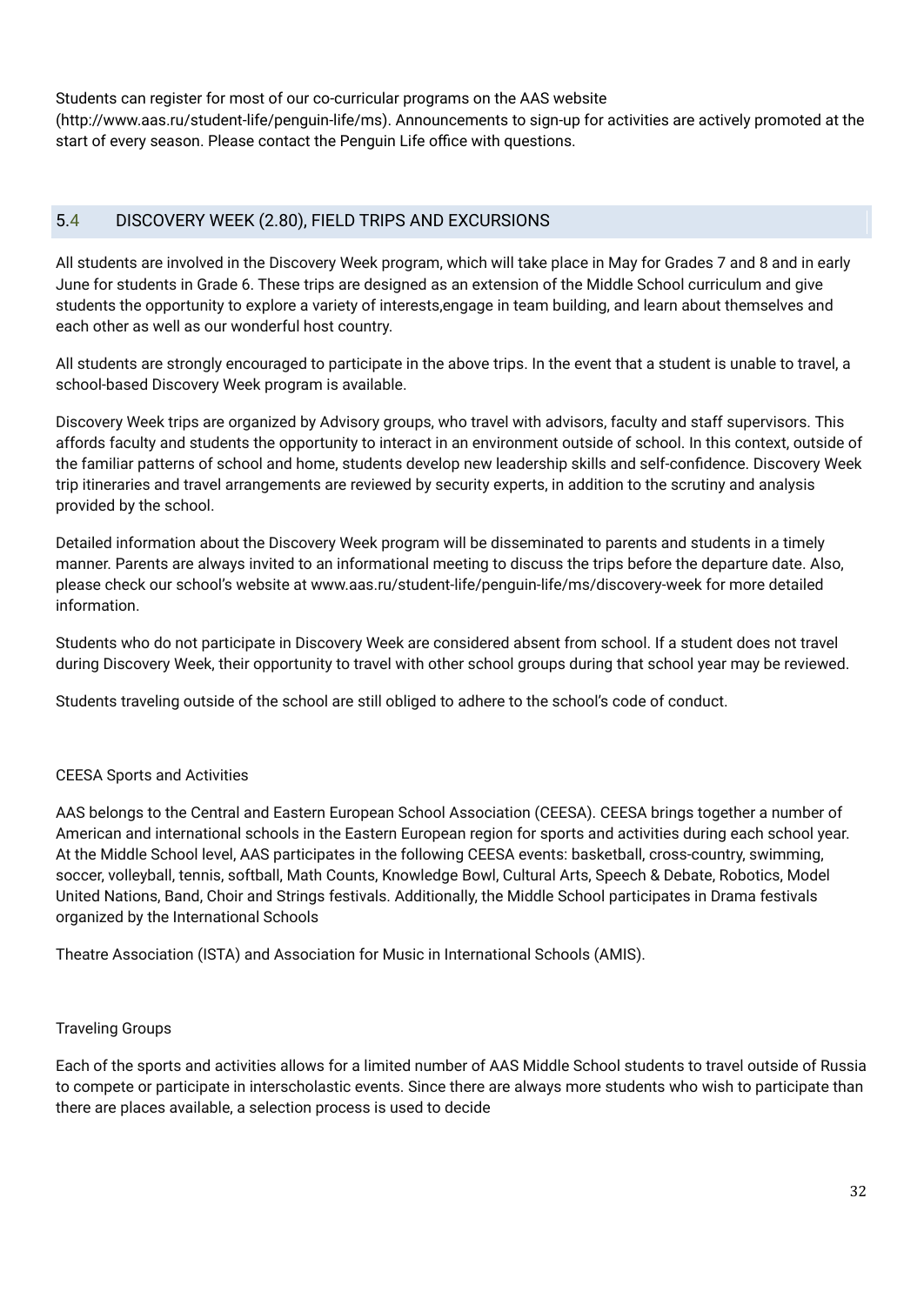which students may participate. Skill, aptitude, attitude, and sportsmanship, and academic standing are very important criteria in this selection procedure. The timelines for the selection process are set by visa procurement and flight reservation deadlines.

The Middle School embraces the philosophy of maximum participation where the skills and interests of any attending student are nurtured and enhanced through a process of individual and group coaching, and through competition. When a traveling group is chosen, there are usually one or two students named as "alternates" who will be invited to travel if one of the students on the traveling list withdraws. Those students on the traveling list as well as any students designated as alternates must continue to participate in practices and rehearsals while maintaining an acceptable level of academic performance until the group departs. Also, all team members must continue to demonstrate good citizenship in all areas of their school life. The coaches/sponsors of an activity, in consultation with the Principal, will make the ultimate decision concerning team membership and travel. If a team member's academic performance should deteriorate, or should there be any significant disciplinary problems, permission to travel may be withdrawn by the Principal.

Students who did not participate in Discovery Week or who demonstrated poor conduct on Discovery Week may jeopardize their opportunity to travel with CEESA or other traveling groups.

The parents assume the costs for their daughter's/son's participation in the traveling teams or groups assisted by a set AAS subsidy. In the event of a student withdrawing from a traveling team for family, academic, or disciplinary reasons, the parents assume the responsibility for paying any cancellation costs that may be incurred.

# 6. LIBRARY GUIDELINES AND LIBRARY RESOURCES

All students can borrow up to 15 items at one time, with each item for a 21 day time frame. Renewals are allowed as long as there are no holds placed on the item.

The AAS Library does not charge fees for late material. If there is an overdue item, the patron can take only one book at a time until the late item is returned.

The AAS Library charges fees for lost and damaged items. If an item is returned damaged beyond repair, the patron is responsible for the cost of that item. If a lost item is located and returned to the library, the fee paid for that item is refunded.

The AAS Library offers a one-day check-out of laptops for MS/HS students and for teachers. All AAS students are expected to comply with the school's Digital Citizenship Agreements and policies while using library computers.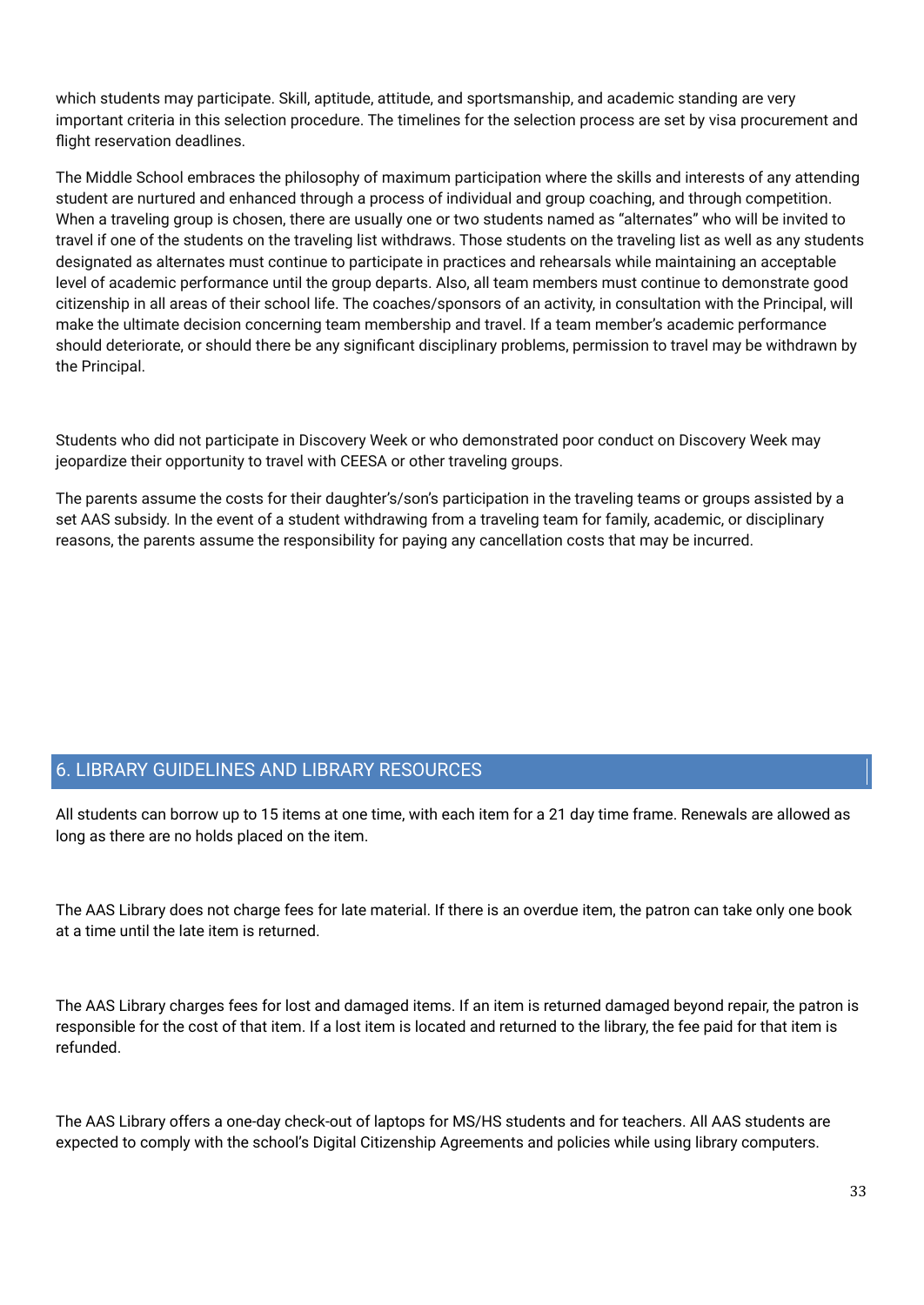# 6.1 LIBRARY RESOURCES

This database information is for the AAS community. Please do not share this information electronically. Find updated links and more on the AAS Library site, http://www.aas.ru/learning/library

Username: aasmoscow

Password: penguins

#### ABC-CLIO

http://databases.abc-clio.com/

ABC-CLIO is a rich source for all historical information. Search any of the four databases here for articles about any historical subject in context. (Databases: Geography, World at War, Ancient and Medieval Eras, The Modern Era).

#### Britannica Encyclopedia

http://school.eb.co.uk

The Britannica Encyclopedia has resources for all age levels and is easy and fun to browse.

#### **CultureGrams**

http://online.culturegrams.com/

Learn about your world with maps and information about different countries, U.S. States, and Canadian Provinces, or check the kid's edition for explorations into daily life across the planet.

#### EBSCOHost Collection

#### http://search.ebscohost.com/

Databases include: Academic Search Elite, Newspaper Source, and MasterFILE databases, reference centers for History, Literature, and Science for more.Find a variety of resources here, from academic articles, to newspaper articles of all ages, to information about particular subjects.

#### GALE Database Collection

http://infotrac.galegroup.com/default/aasmos

Databases include: Opposing Viewpoints, Psychology Collection, Student Resources in Context

Find opposing opinions on a variety of controversial and current topics. Great for debate preparation. Navigate to Student Resources as a great beginning to any research project. Psychology collection is perfect for all DP Psych topics.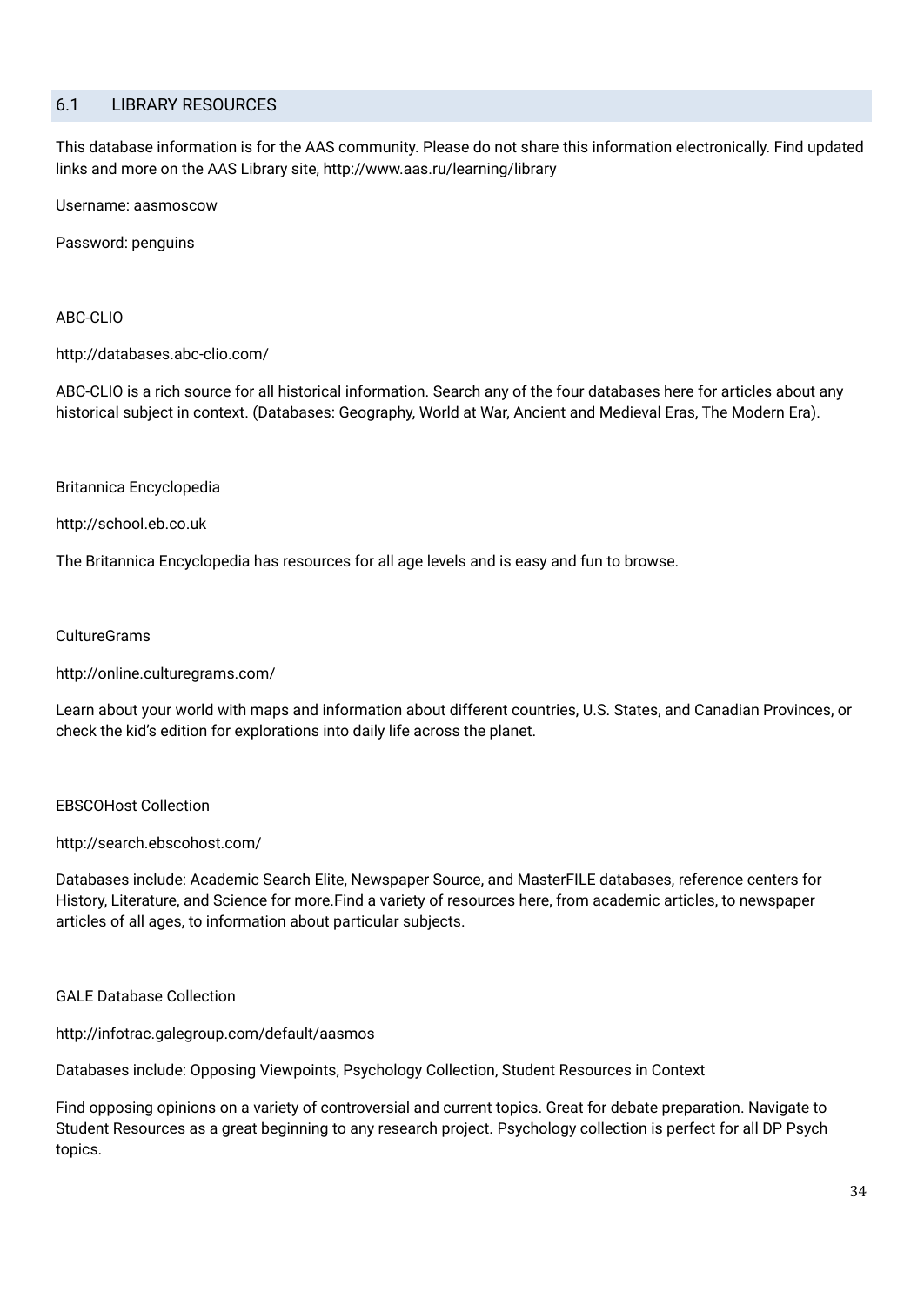#### JSTOR

http://www.jstor.org

Perfect for deep and complex research about specific topics

NAXOS Music Collection

https://www.naxosmusiclibrary.com

Perfect for listening to different types of music and exploring composers.

#### **OVERDRIVE**

https://www.overdrive.com/

Don't forget about Overdrive, for access to ebooks and audiobooks.

#### World Book Encyclopedia

http://www.worldbookonline.com/?subacct=FN120308

World Book Encyclopedia has reference articles, recent news articles, and information about a variety of topics.

We also have access to the New York Times. See the librarians for access information.

# <span id="page-35-0"></span>7 COMMUNICATIONS

AAS makes every effort to include parents in discussions concerning school issues. Through clear and open communication by both parents and school staff, we can ensure that all students have the best educational experience possible.

There are a number of ways in which the school will communicate with parents. These include, but are not restricted to:

#### <span id="page-35-1"></span>7.1 EMAIL CORRESPONDENCE

It is necessary for the school to have a reliable email address to contact parents. Newsletters, messages from teachers and administration, and community information are sent to parents via email. Information forms are sent home with your child during the first week of school; please ensure that your correct contact information is included on these forms and returned to the school as soon as possible. If your email address changes during the year, please contact Admissions or the Middle School office with your new email address.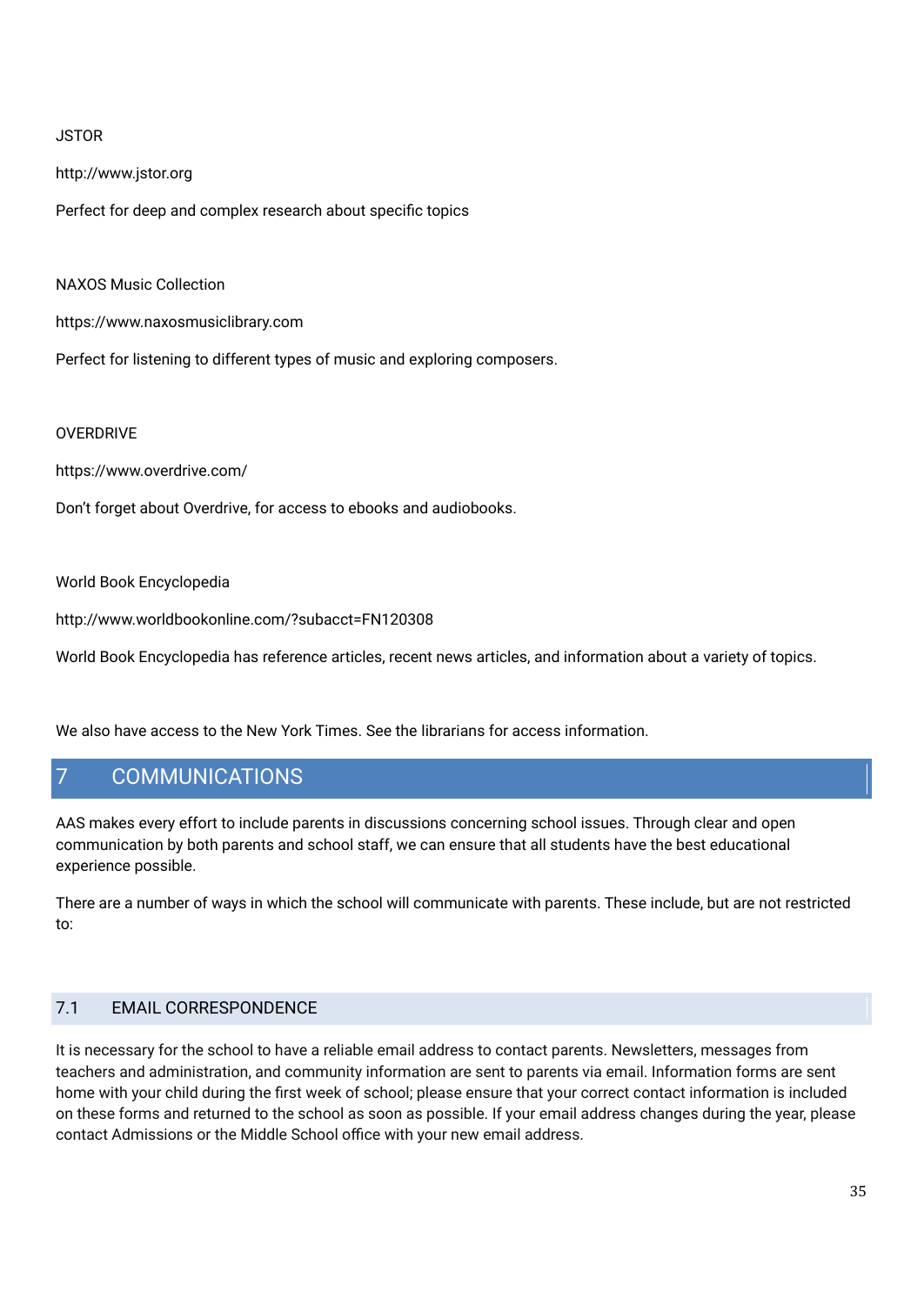# 7.2 AAS NEWSLETTER & SOCIAL MEDIA

The weekly online newsletter is published on Wednesdays. Parents and students receive the online newsletters each week by e-mail. The newsletters are also posted on the AAS website, www.aas.ru/news.

AAS uses Facebook, Flickr and Vimeo to inform parents of school news and student life.

- School news is shared through www.facebook.com/aasmoscow/.
- School videos can be found at www.vimeo.com/aasmoscow.
- School photo galleries can be found at [www.flickr.com/photos/aasmoscow](http://www.flickr.com/photos/aasmoscow).

The weekly online newsletter is published on Wednesdays and sent to parents and students by email. Newsletters are also posted on www.aas.ru/news. Additional school news can be found on our school's Facebook pages at

www.facebook.com/aasmoscow and

www.facebook.com/aasmoscowmiddleschool

#### <span id="page-36-0"></span>7.3 BACK-TO-SCHOOL NIGHT

Early in the school year, parents are invited to an evening meeting to meet their child's teachers and to follow a sample schedule, during which time parents attend classes as their child would. This is an opportunity to learn more about the teachers and classes.

#### <span id="page-36-1"></span>7.4 PARENT MEETINGS

Three times a year, parents are invited to attend a coffee with the Middle School Leadership Team to receive updates on the program and aspects of student life. For detailed times and locations please consult [www.aas.ru/calendar.](http://www.aas.ru/calendar)

#### <span id="page-36-2"></span>7.5 PARENT CONTACT (EMERGENCY) INFORMATION

It is essential that we are able to contact parents in the event of an emergency. Parents must provide email addresses and mobile phone numbers on the First Day Forms that are sent home with your child during the first week of school. We request that any changes in your contact information are reported to the Middle School office as soon as possible.

#### <span id="page-36-3"></span>7.6 COMMUNICATING WITH TEACHERS

Parents should never hesitate to contact the advisor or classroom teacher with any information or concerns. It is strongly encouraged to contact teachers first for any classroom-related questions or concerns. Alternatively, parents may contact the Principal, Assistant Principal or Counselor. Notes or emails that provide teachers with information about special events or difficulties in a student's life are most helpful.

#### 7.7 POWERSCHOOL

PowerSchool is our standards-based gradebook. Through the family portal, students and parents can see feedback and progress towards the standards. Class attendance is also tracked through PowerSchool.

## <span id="page-36-4"></span>7.8 GOOGLE CLASSROOM